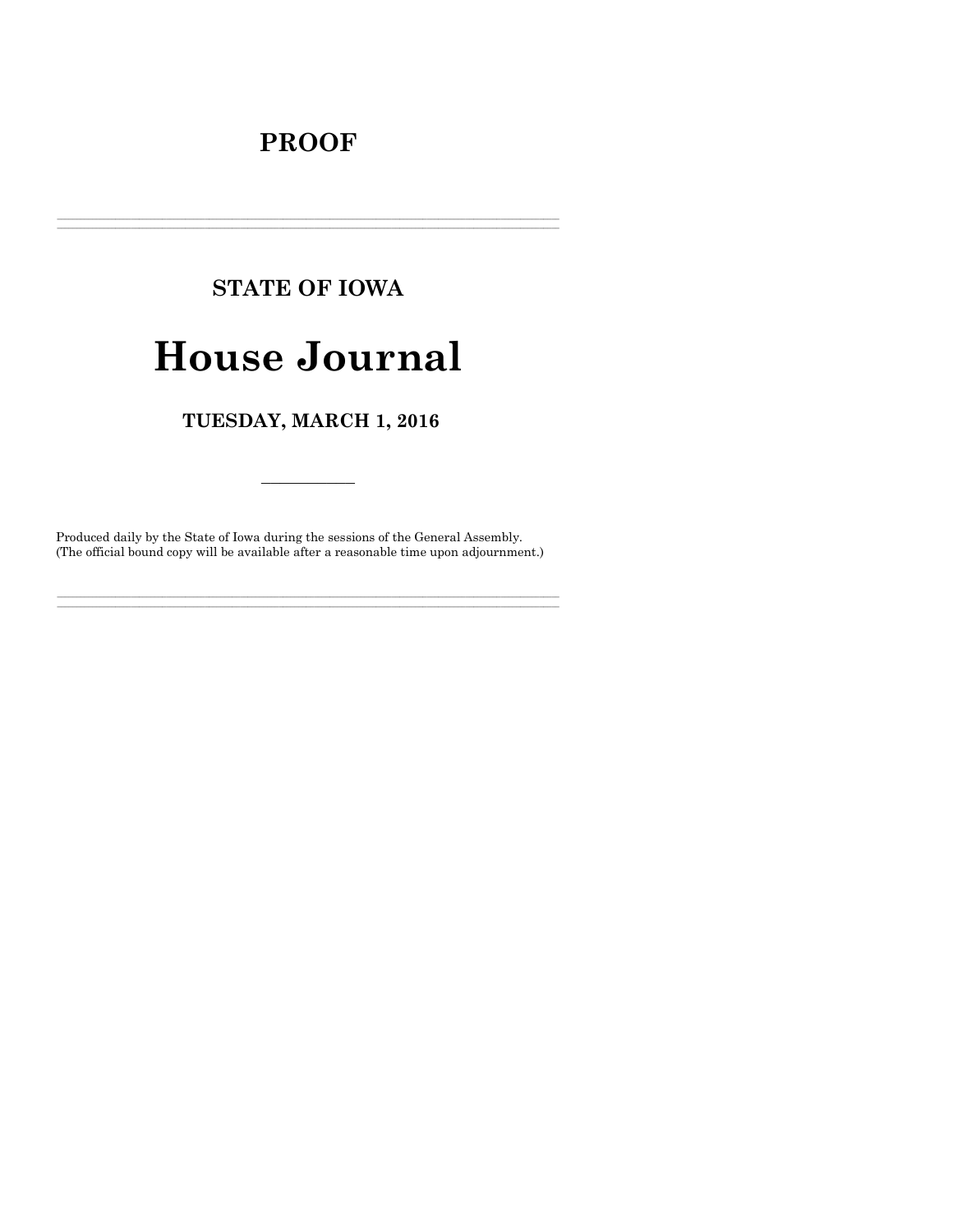### **JOURNAL OF THE HOUSE**

Fifty-first Calendar Day - Thirty-second Session Day

Hall of the House of Representatives Des Moines, Iowa, Tuesday, March 1, 2016

The House met pursuant to adjournment at 8:36 a.m., Speaker Upmeyer in the chair.

Prayer was offered by Pastor Darran Whiting, Liberty Baptist Church, Marion. He was the guest of Representative Rizer of Linn.

#### PLEDGE OF ALLEGIANCE

The Pledge of Allegiance was led by Special Olympics Representatives, Aurora Post from Johnston and Landon Gunderson from Conrad. They were the guests of Speaker Upmeyer of Cerro Gordo.

The Journal of Monday, February 29, 2016, was approved.

#### MESSAGES FROM THE SENATE

The following messages were received from the Senate:

Madam Speaker: I am directed to inform your honorable body that the Senate has on February 29, 2016, amended and passed the following bill in which the concurrence of the House is asked:

[House File 228,](http://coolice.legis.iowa.gov/Cool-ICE/default.asp?Category=billinfo&Service=Billbook&frame=1&GA=86&hbill=HF228) a bill for an act relating to transitional coaching authorizations issued by the board of educational examiners and making penalties applicable.

Also: That the Senate has on February 29, 2016, passed the following bill in which the concurrence of the Senate was asked:

[House File 2147,](http://coolice.legis.iowa.gov/Cool-ICE/default.asp?Category=billinfo&Service=Billbook&frame=1&GA=86&hbill=HF2147) a bill for an act relating to absentee voting by uniformed and overseas citizens.

Also: That the Senate has on February 29, 2016, passed the following bill in which the concurrence of the Senate was asked:

[House File 2271,](http://coolice.legis.iowa.gov/Cool-ICE/default.asp?Category=billinfo&Service=Billbook&frame=1&GA=86&hbill=HF2271) a bill for an act relating to the criminal offense of identity theft, and providing penalties.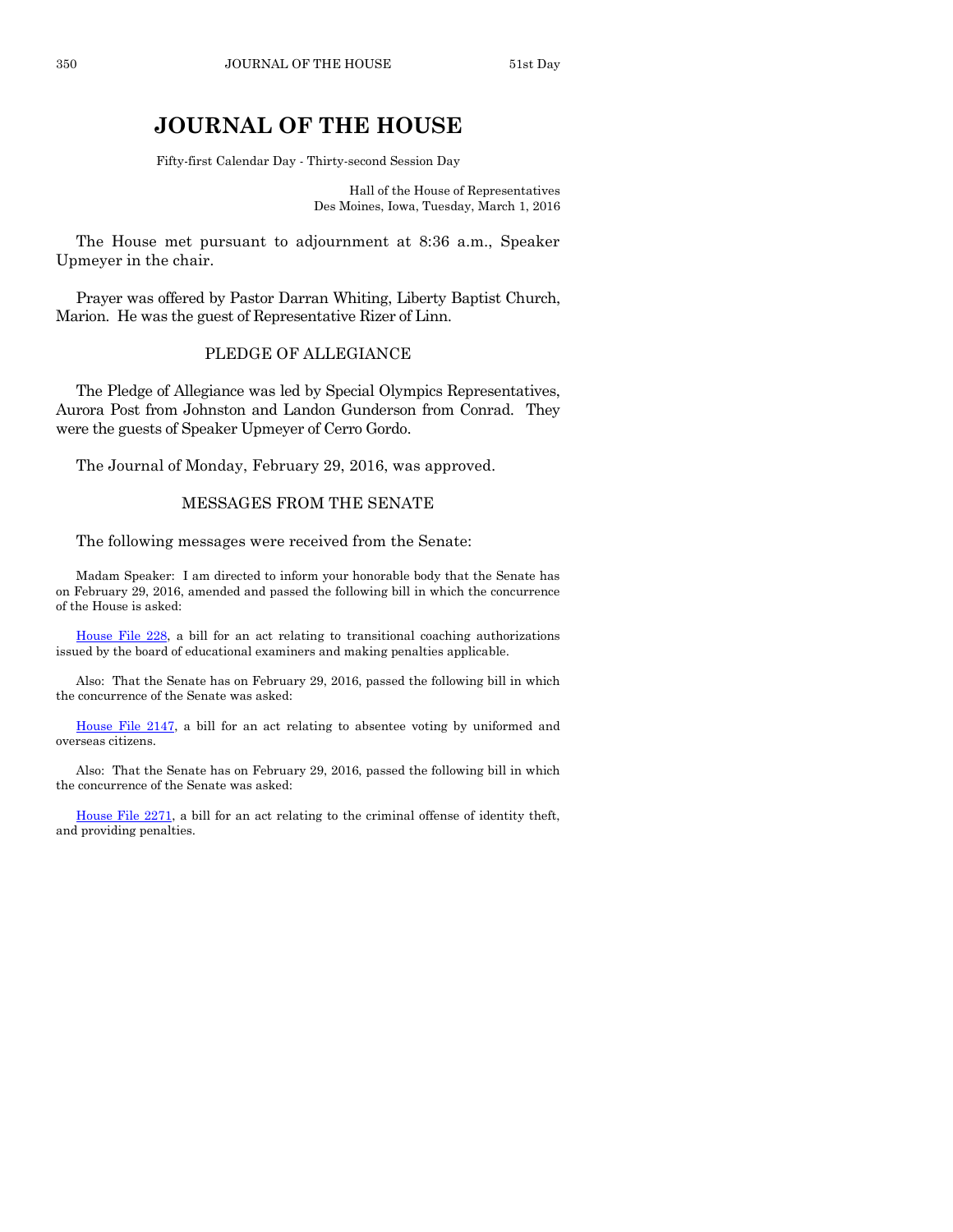Also: That the Senate has on February 29, 2016, passed the following bill in which the concurrence of the House is asked:

[Senate File 2143,](http://coolice.legis.iowa.gov/Cool-ICE/default.asp?Category=billinfo&Service=Billbook&frame=1&GA=86&hbill=SF2143) a bill for an act relating to public disclosure of the receipt of certain gifts, bequests, and honoraria and making penalties applicable.

Also: That the Senate has on February 29, 2016, passed the following bill in which the concurrence of the House is asked:

[Senate File 2147,](http://coolice.legis.iowa.gov/Cool-ICE/default.asp?Category=billinfo&Service=Billbook&frame=1&GA=86&hbill=SF2147) a bill for an act including certain board of regents institution peace officers and civil commitment unit for sex offenders employees in the protection occupation category of the Iowa public employees' retirement system.

Also: That the Senate has on February 29, 2016, passed the following bill in which the concurrence of the House is asked:

[Senate File 2170,](http://coolice.legis.iowa.gov/Cool-ICE/default.asp?Category=billinfo&Service=Billbook&frame=1&GA=86&hbill=SF2170) a bill for an act modifying the notice requirements for public improvement projects.

Also: That the Senate has on February 29, 2016, concurred in the House amendment and passed the following bill in which the concurrence of the Senate was asked:

[Senate File 2200,](http://coolice.legis.iowa.gov/Cool-ICE/default.asp?Category=billinfo&Service=Billbook&frame=1&GA=86&hbill=SF2200) a bill for an act concerning instruction provided through the Iowa learning online initiative.

Also: That the Senate has on February 29, 2016, passed the following bill in which the concurrence of the House is asked:

[Senate File 2219,](http://coolice.legis.iowa.gov/Cool-ICE/default.asp?Category=billinfo&Service=Billbook&frame=1&GA=86&hbill=SF2219) a bill for an act requiring carbon monoxide alarms in certain dwellings and multiple-unit residential buildings, making penalties applicable, and including effective date provisions.

Also: That the Senate has on February 29, 2016, passed the following bill in which the concurrence of the House is asked:

[Senate File 2222,](http://coolice.legis.iowa.gov/Cool-ICE/default.asp?Category=billinfo&Service=Billbook&frame=1&GA=86&hbill=SF2222) a bill for an act relating to the prescribing and dispensing of selfadministered oral hormonal contraceptives including by pharmacists and providing insurance coverage for such contraceptives prescribed and dispensed.

Also: That the Senate has on February 29, 2016, passed the following bill in which the concurrence of the House is asked:

[Senate File 2257,](http://coolice.legis.iowa.gov/Cool-ICE/default.asp?Category=billinfo&Service=Billbook&frame=1&GA=86&hbill=SF2257) a bill for an act concerning the issuance of bonds authorized by the Iowa finance authority relating to projects and bond issuers regardless of location.

Also: That the Senate has on February 29, 2016, passed the following bill in which the concurrence of the House is asked:

[Senate File 2258,](http://coolice.legis.iowa.gov/Cool-ICE/default.asp?Category=billinfo&Service=Billbook&frame=1&GA=86&hbill=SF2258) a bill for an act concerning child welfare, including provisions relating to children under the custody, control, and supervision of the department of human services and provisions relating to children who are sex trafficking victims.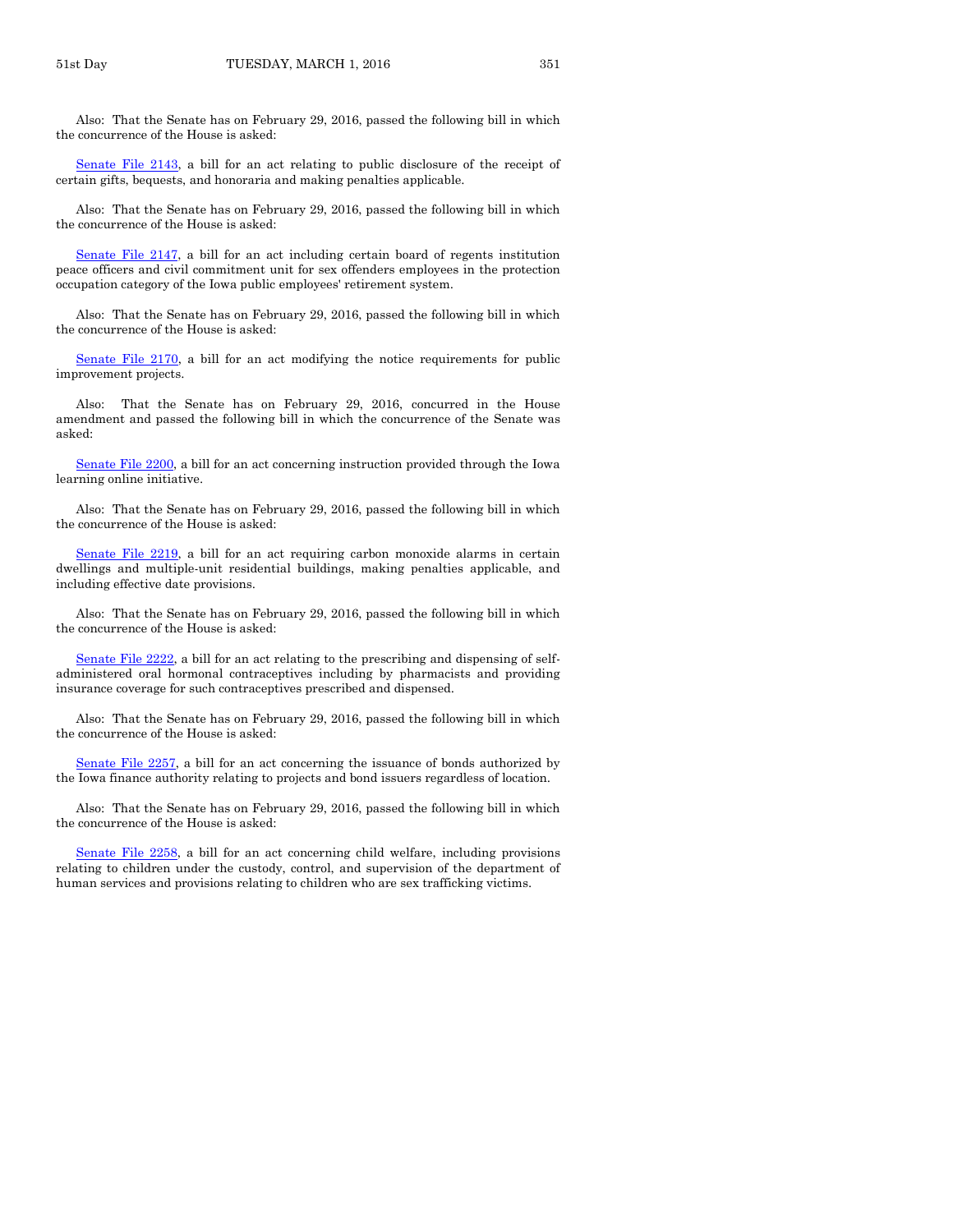Also: That the Senate has on February 29, 2016, passed the following bill in which the concurrence of the House is asked:

[Senate File 2260,](http://coolice.legis.iowa.gov/Cool-ICE/default.asp?Category=billinfo&Service=Billbook&frame=1&GA=86&hbill=SF2260) a bill for an act relating to disclosure of ownership and control information for nonprofit corporations under the Medicaid program.

Also: That the Senate has on Feburary 29, 2016, passed the following bill in which the concurrence of the House is asked:

[Senate File 2263,](http://coolice.legis.iowa.gov/Cool-ICE/default.asp?Category=billinfo&Service=Billbook&frame=1&GA=86&hbill=SF2263) a bill for an act relating to clerks of court, including the collection of court debt, the filing of medical reports, and the indexing of notices of lis pendens by county recorders, out-of-state-witness mileage expenses, and including effective date and applicability provisions.

Also: That the Senate has on Feburary 29, 2016, passed the following bill in which the concurrence of the House is asked:

[Senate File 2264,](http://coolice.legis.iowa.gov/Cool-ICE/default.asp?Category=billinfo&Service=Billbook&frame=1&GA=86&hbill=SF2264) a bill for an act relating to guardians ad litem, attorneys for minor children, child custody investigators, and child and family reporters involved in child custody and visitation proceedings.

Also: That the Senate has on February 29, 2016, passed the following bill in which the concurrence of the House is asked:

[Senate File 2265,](http://coolice.legis.iowa.gov/Cool-ICE/default.asp?Category=billinfo&Service=Billbook&frame=1&GA=86&hbill=SF2265) a bill for an act requiring the master list for juror service to be updated using an electronic data processing system annually and eliminating jury commissions.

Also: That the Senate has on February 29, 2016, passed the following bill in which the concurrence of the House is asked:

[Senate File 2268,](http://coolice.legis.iowa.gov/Cool-ICE/default.asp?Category=billinfo&Service=Billbook&frame=1&GA=86&hbill=SF2268) a bill for an act relating to the modification of the sex offender registry requirements for certain offenders.

Also: That the Senate has on February 29, 2016, passed the following bill in which the concurrence of the House is asked:

[Senate File 2270,](http://coolice.legis.iowa.gov/Cool-ICE/default.asp?Category=billinfo&Service=Billbook&frame=1&GA=86&hbill=SF2270) a bill for an act establishing a task force related to extending juvenile court jurisdiction in delinquency matters and proceedings to include persons under the age of twenty-one years.

Also: That the Senate has on February 29, 2016, passed the following bill in which the concurrence of the House is asked:

[Senate File 2274,](http://coolice.legis.iowa.gov/Cool-ICE/default.asp?Category=billinfo&Service=Billbook&frame=1&GA=86&hbill=SF2274) a bill for an act concerning the establishment of a process for the debarment of a person from entering into certain state contracts with a state agency.

Also: That the Senate has on February 29, 2016, passed the following bill in which the concurrence of the House is asked:

[Senate File 2275,](http://coolice.legis.iowa.gov/Cool-ICE/default.asp?Category=billinfo&Service=Billbook&frame=1&GA=86&hbill=SF2275) a bill for an act exempting natural hair braiding from the definition of cosmetology.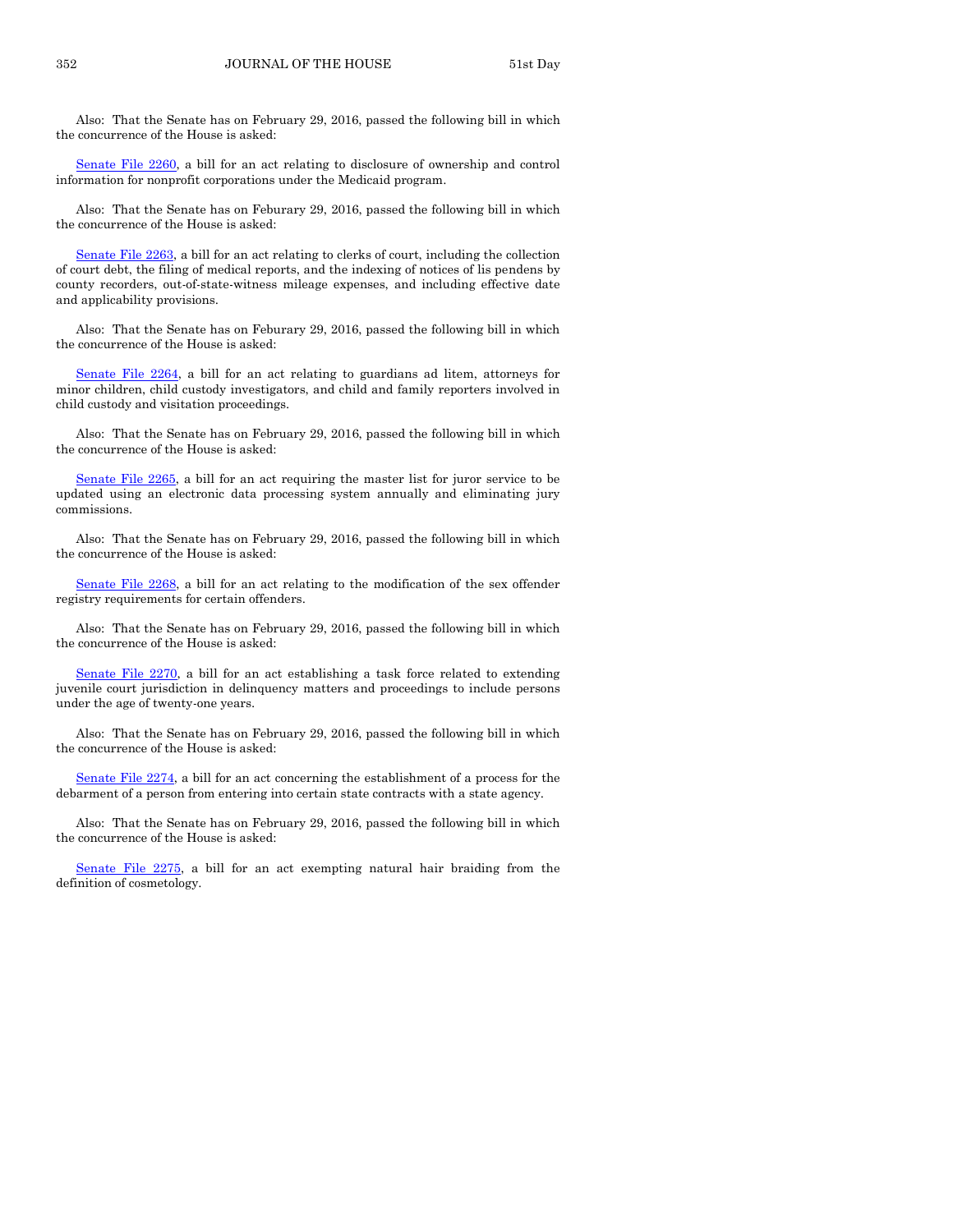Also: That the Senate has on February 29, 2016, passed the following bill in which the concurrence of the House is asked:

[Senate File 2279,](http://coolice.legis.iowa.gov/Cool-ICE/default.asp?Category=billinfo&Service=Billbook&frame=1&GA=86&hbill=SF2279) a bill for an act relating to the credit union division and its regulatory matters.

#### MICHAEL E. MARSHALL, Secretary

On motion by Hagenow of Polk, the House was recessed at 8:42 a.m., until 2:00 p.m.

#### AFTERNOON SESSION

The House reconvened at 2:15 p.m., Windschitl of Harrison in the chair.

#### INTRODUCTION OF BILLS

**[House File 2424,](http://coolice.legis.iowa.gov/Cool-ICE/default.asp?Category=billinfo&Service=Billbook&frame=1&GA=86&hbill=HF2424)** by Winckler, a bill for an act relating to county funding of mental health and disability services and the mental health and disability services property tax levy.

Read first time and referred to committee on **Human Resources.**

**[House File 2425,](http://coolice.legis.iowa.gov/Cool-ICE/default.asp?Category=billinfo&Service=Billbook&frame=1&GA=86&hbill=HF2425)** by H. Miller, a bill for an act establishing a sentencing commission.

Read first time and referred to committee on **Judiciary.**

**[House File 2426,](http://coolice.legis.iowa.gov/Cool-ICE/default.asp?Category=billinfo&Service=Billbook&frame=1&GA=86&hbill=HF2426)** by Pettengill, a bill for an act relating to regulation and supervision of executive branch administrative units that regulate a profession.

Read first time and referred to committee on **State Government.**

#### SENATE MESSAGES CONSIDERED

**[Senate File 2143,](http://coolice.legis.iowa.gov/Cool-ICE/default.asp?Category=billinfo&Service=Billbook&frame=1&GA=86&hbill=SF2143)** by committee on State Government, a bill for an act relating to public disclosure of the receipt of certain gifts, bequests, and honoraria and making penalties applicable.

Read first time and referred to committee on **State Government.**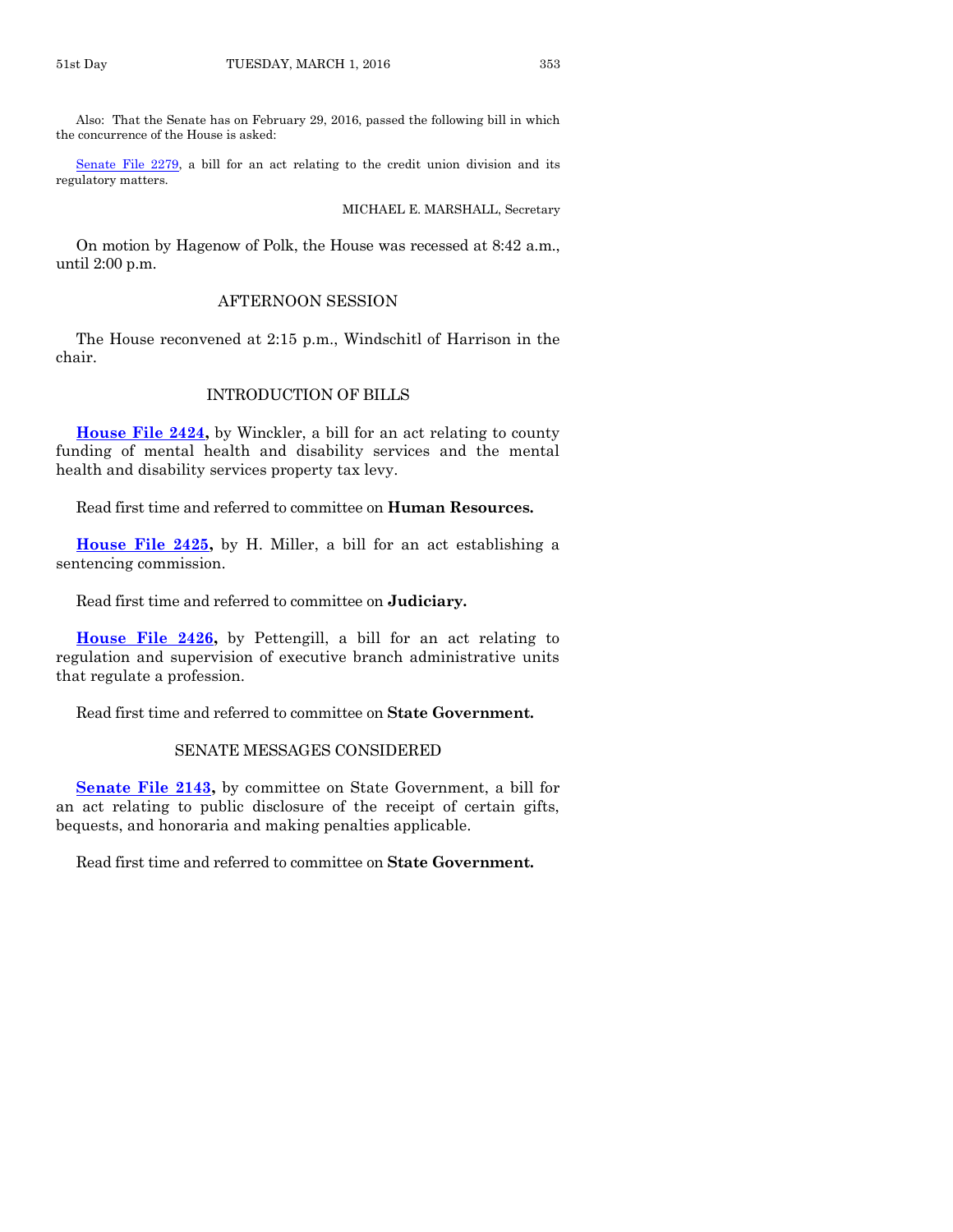**[Senate File 2147,](http://coolice.legis.iowa.gov/Cool-ICE/default.asp?Category=billinfo&Service=Billbook&frame=1&GA=86&hbill=SF2147)** by committee on State Government, a bill for an act including certain board of regents institution peace officers and civil commitment unit for sex offenders employees in the protection occupation category of the Iowa public employees' retirement system.

Read first time and referred to committee on **State Government.**

**[Senate File 2151,](http://coolice.legis.iowa.gov/Cool-ICE/default.asp?Category=billinfo&Service=Billbook&frame=1&GA=86&hbill=SF2151)** by committee on State Government, a bill for an act relating to alcoholic beverage control and matters under the purview of the alcoholic beverages division of the department of commerce.

Read first time and **passed on file.**

**[Senate File 2163,](http://coolice.legis.iowa.gov/Cool-ICE/default.asp?Category=billinfo&Service=Billbook&frame=1&GA=86&hbill=SF2163)** by committee on Education, a bill for an act relating to licensing fees collected by the board of educational examiners, nullifying related administrative rules, and including effective date and retroactive applicability provisions.

Read first time and referred to committee on **Education.**

**[Senate File 2170,](http://coolice.legis.iowa.gov/Cool-ICE/default.asp?Category=billinfo&Service=Billbook&frame=1&GA=86&hbill=SF2170)** by committee on State Government, a bill for an act modifying the notice requirements for public improvement projects.

Read first time and **passed on file.**

**[Senate File 2219,](http://coolice.legis.iowa.gov/Cool-ICE/default.asp?Category=billinfo&Service=Billbook&frame=1&GA=86&hbill=SF2219)** by committee on State Government, a bill for an act requiring carbon monoxide alarms in certain dwellings and multiple-unit residential buildings, making penalties applicable, and including effective date provisions.

Read first time and **passed on file.**

**[Senate File 2222,](http://coolice.legis.iowa.gov/Cool-ICE/default.asp?Category=billinfo&Service=Billbook&frame=1&GA=86&hbill=SF2222)** by committee on Commerce, a bill for an act relating to the prescribing and dispensing of self-administered oral hormonal contraceptives including by pharmacists and providing insurance coverage for such contraceptives prescribed and dispensed.

Read first time and referred to committee on **Human Resources.**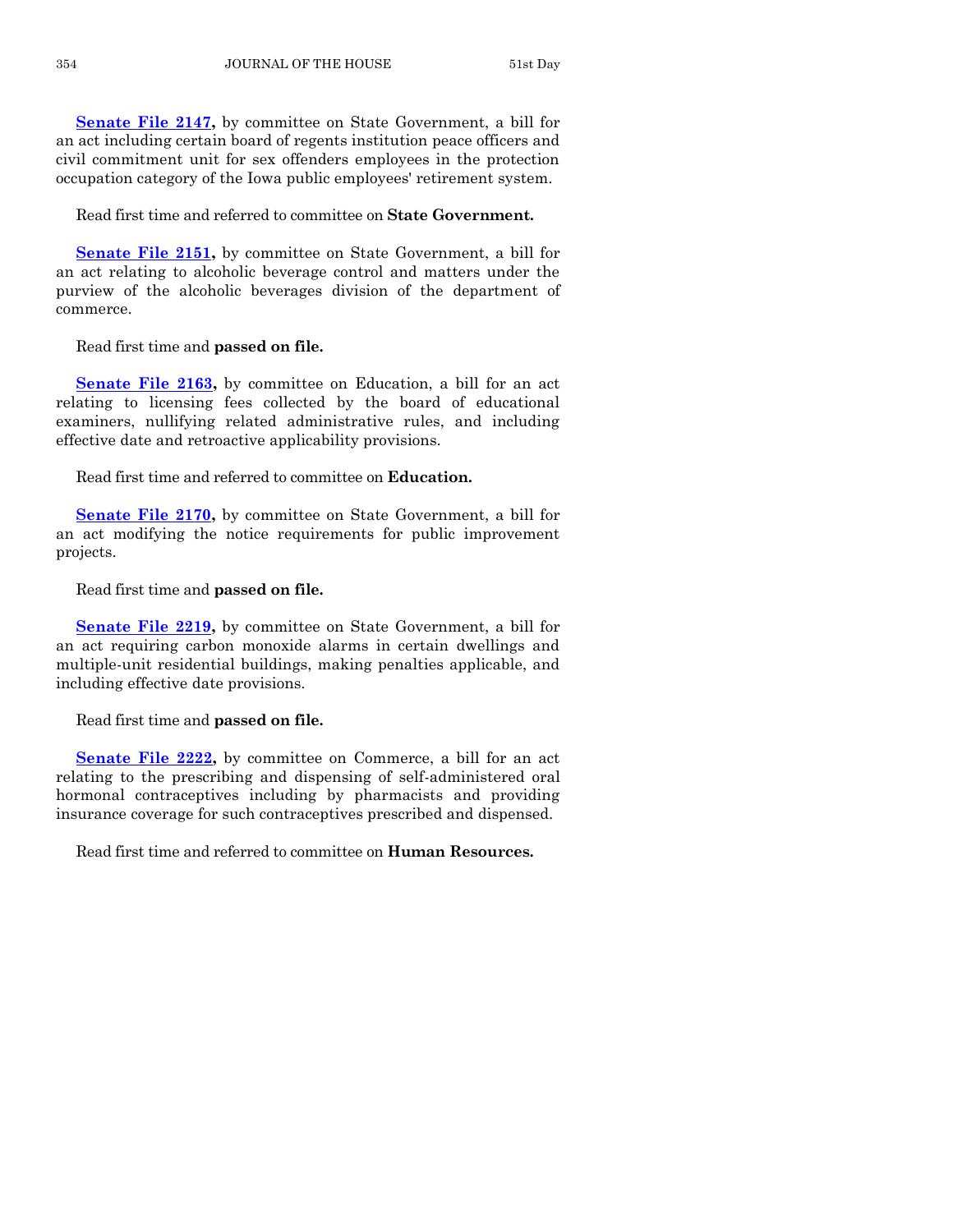**[Senate File 2254,](http://coolice.legis.iowa.gov/Cool-ICE/default.asp?Category=billinfo&Service=Billbook&frame=1&GA=86&hbill=SF2254)** by committee on Commerce, a bill for an act requiring certain group health insurance policies, contracts, or plans to provide coverage for autism spectrum disorders for certain persons, providing for a repeal, and including applicability and effective date provisions.

Read first time and referred to committee on **Commerce.**

**[Senate File 2257,](http://coolice.legis.iowa.gov/Cool-ICE/default.asp?Category=billinfo&Service=Billbook&frame=1&GA=86&hbill=SF2257)** by committee on Economic Growth, a bill for an act concerning the issuance of bonds authorized by the Iowa finance authority relating to projects and bond issuers regardless of location.

Read first time and **passed on file.**

**[Senate File 2258,](http://coolice.legis.iowa.gov/Cool-ICE/default.asp?Category=billinfo&Service=Billbook&frame=1&GA=86&hbill=SF2258)** by committee on Human Resources, a bill for an act concerning child welfare, including provisions relating to children under the custody, control, and supervision of the department of human services and provisions relating to children who are sex trafficking victims.

Read first time and referred to committee on **Human Resources.**

**[Senate File 2260,](http://coolice.legis.iowa.gov/Cool-ICE/default.asp?Category=billinfo&Service=Billbook&frame=1&GA=86&hbill=SF2260)** by committee on Human Resources, a bill for an act relating to disclosure of ownership and control information for nonprofit corporations under the Medicaid program.

Read first time and referred to committee on **Human Resources.**

**[Senate File 2263,](http://coolice.legis.iowa.gov/Cool-ICE/default.asp?Category=billinfo&Service=Billbook&frame=1&GA=86&hbill=SF2263)** by committee on Judiciary, a bill for an act relating to clerks of court, including the collection of court debt, the filing of medical reports, and the indexing of notices of lis pendens by county recorders, out-of-state-witness mileage expenses, and including effective date and applicability provisions.

Read first time and referred to committee on **Judiciary.**

**[Senate File 2264,](http://coolice.legis.iowa.gov/Cool-ICE/default.asp?Category=billinfo&Service=Billbook&frame=1&GA=86&hbill=SF2264)** by committee on Judiciary, a bill for an act relating to guardians ad litem, attorneys for minor children, child custody investigators, and child and family reporters involved in child custody and visitation proceedings.

Read first time and referred to committee on **Judiciary.**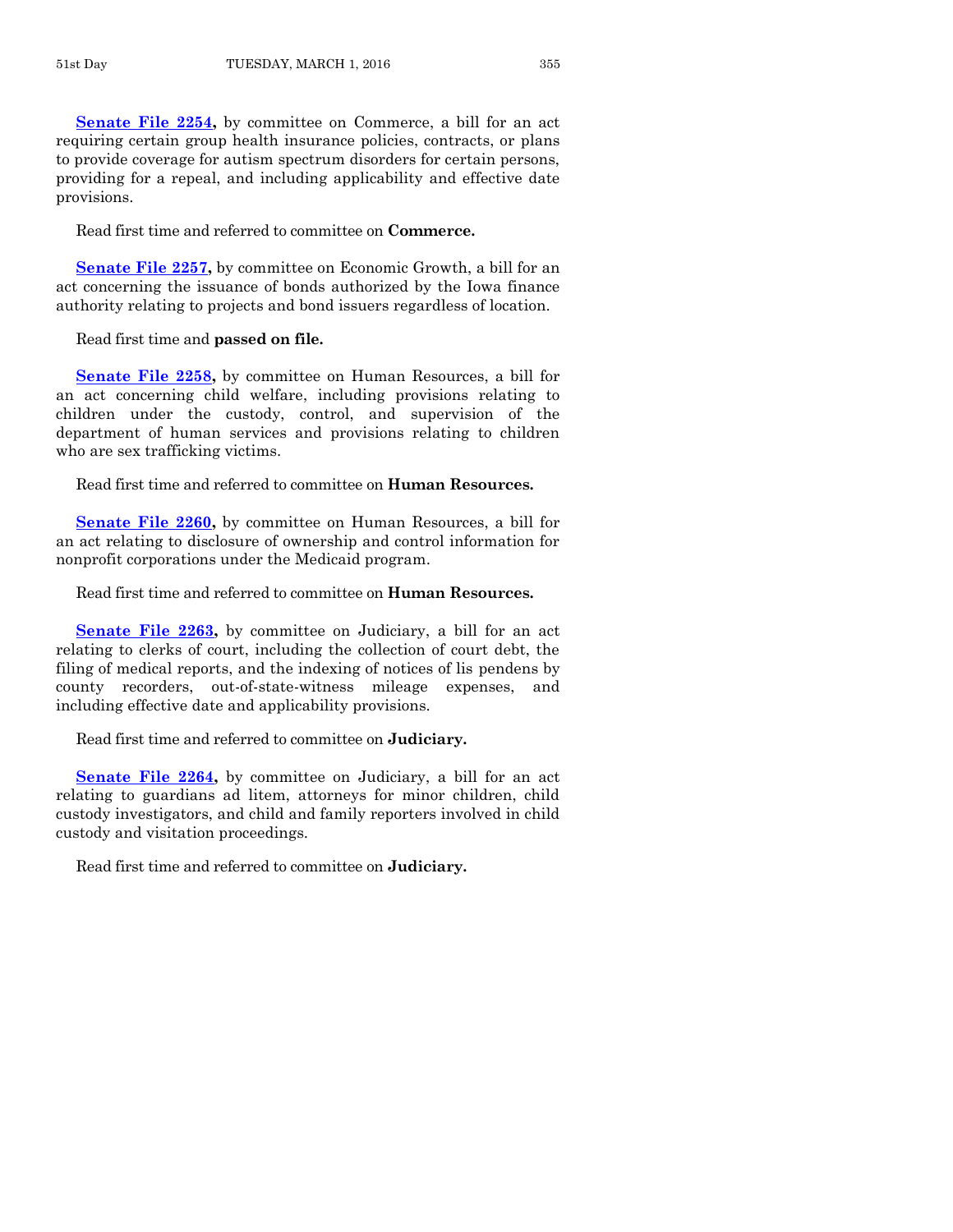**[Senate File 2265,](http://coolice.legis.iowa.gov/Cool-ICE/default.asp?Category=billinfo&Service=Billbook&frame=1&GA=86&hbill=SF2265)** by committee on Judiciary, a bill for an act requiring the master list for juror service to be updated using an electronic data processing system annually and eliminating jury commissions.

Read first time and referred to committee on **Judiciary.**

**[Senate File 2268,](http://coolice.legis.iowa.gov/Cool-ICE/default.asp?Category=billinfo&Service=Billbook&frame=1&GA=86&hbill=SF2268)** by committee on Judiciary, a bill for an act relating to the modification of the sex offender registry requirements for certain offenders.

Read first time and referred to committee on **Public Safety.**

**[Senate File 2270,](http://coolice.legis.iowa.gov/Cool-ICE/default.asp?Category=billinfo&Service=Billbook&frame=1&GA=86&hbill=SF2270)** by committee on Judiciary, a bill for an act establishing a task force related to extending juvenile court jurisdiction in delinquency matters and proceedings to include persons under the age of twenty-one years.

Read first time and referred to committee on **Judiciary.**

**[Senate File 2274,](http://coolice.legis.iowa.gov/Cool-ICE/default.asp?Category=billinfo&Service=Billbook&frame=1&GA=86&hbill=SF2274)** by committee on State Government, a bill for an act concerning the establishment of a process for the debarment of a person from entering into certain state contracts with a state agency.

Read first time and referred to committee on **State Government.**

**[Senate File 2275,](http://coolice.legis.iowa.gov/Cool-ICE/default.asp?Category=billinfo&Service=Billbook&frame=1&GA=86&hbill=SF2275)** by committee on State Government, a bill for an act exempting natural hair braiding from the definition of cosmetology.

Read first time and referred to committee on **State Government.**

**[Senate File 2276,](http://coolice.legis.iowa.gov/Cool-ICE/default.asp?Category=billinfo&Service=Billbook&frame=1&GA=86&hbill=SF2276)** by committee on Local Government, a bill for an act relating to the standards for land surveying, including requirements for recorded document formatting, monument preservation certificates, and retracement plats of survey.

Read first time and referred to committee on **Local Government.**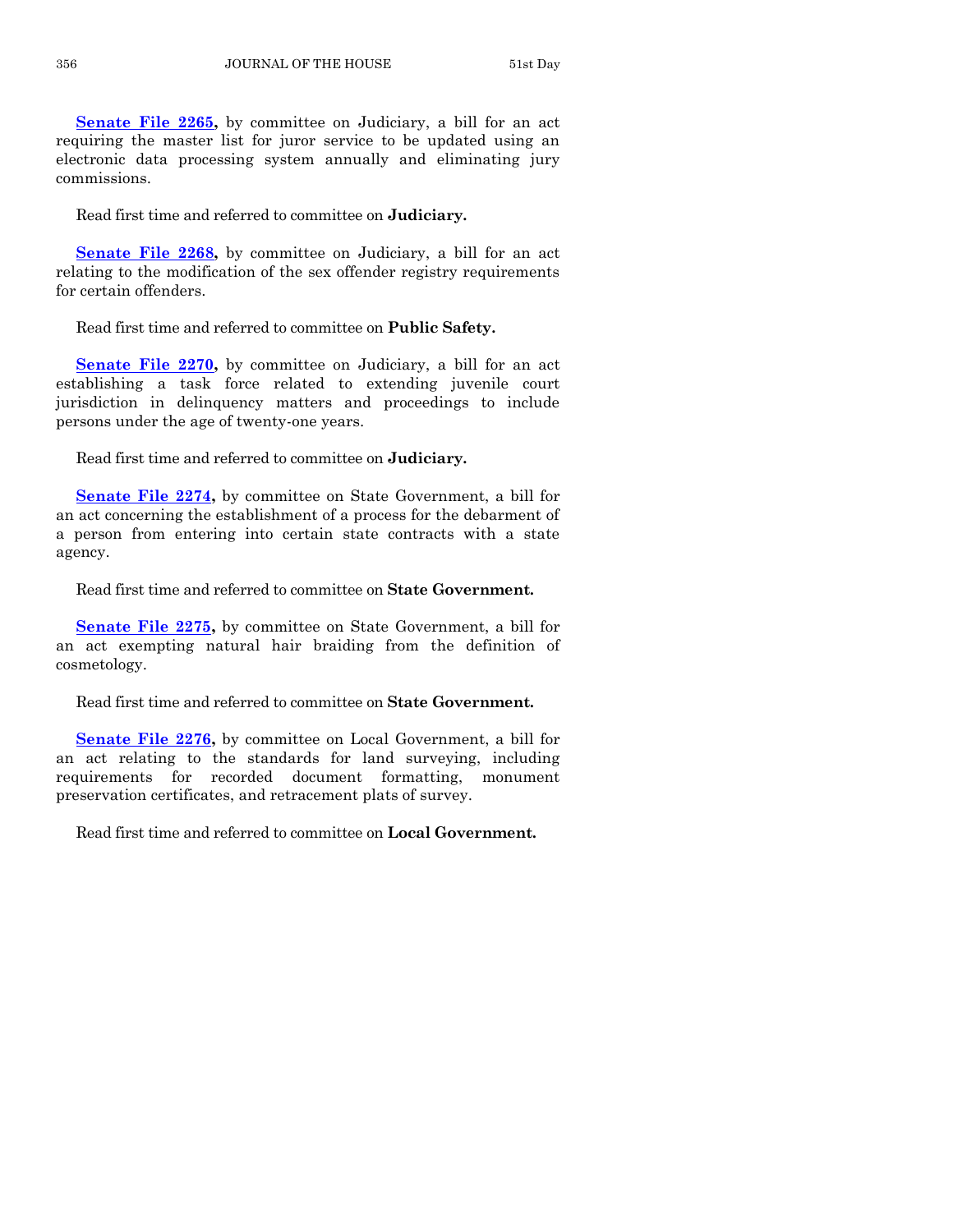**[Senate File 2279,](http://coolice.legis.iowa.gov/Cool-ICE/default.asp?Category=billinfo&Service=Billbook&frame=1&GA=86&hbill=SF2279)** by committee on Commerce, a bill for an act relating to the credit union division and its regulatory matters.

Read first time and referred to committee on **Commerce.**

**[Senate File 2282,](http://coolice.legis.iowa.gov/Cool-ICE/default.asp?Category=billinfo&Service=Billbook&frame=1&GA=86&hbill=SF2282)** by committee on Judiciary, a bill for an act relating to reinstatement of lapsed use restrictions within a common interest community.

Read first time and referred to committee on **Judiciary.**

**[Senate File 2288,](http://coolice.legis.iowa.gov/Cool-ICE/default.asp?Category=billinfo&Service=Billbook&frame=1&GA=86&hbill=SF2288)** by committee on Judiciary, a bill for an act relating to the confidentiality of juvenile court records in delinquency proceedings.

Read first time and **passed on file.**

The House stood at ease at 2:21 p.m., until the fall of the gavel.

The House resumed session at 2:42 p.m., Speaker Upmeyer in the chair.

#### CONSIDERATION OF BILLS Regular Calendar

**[House File 2011,](http://coolice.legis.iowa.gov/Cool-ICE/default.asp?Category=billinfo&Service=Billbook&frame=1&GA=86&hbill=HF2011)** a bill for an act relating to the criminal offense of sexual exploitation by a school employee, with report of committee recommending amendment and passage, was taken up for consideration.

Jones of Clay offered amendment  $H$ –[8007](http://coolice.legis.iowa.gov/Cool-ICE/default.asp?Category=billinfo&Service=Billbook&frame=1&GA=86&hbill=H8007) filed by the committee on Judiciary.

Dawson of Woodbury offered amendment H–[8029,](http://coolice.legis.iowa.gov/Cool-ICE/default.asp?Category=billinfo&Service=Billbook&frame=1&GA=86&hbill=H8029) to the committee amendment H–[8007,](http://coolice.legis.iowa.gov/Cool-ICE/default.asp?Category=billinfo&Service=Billbook&frame=1&GA=86&hbill=H8007) filed by him and Jones of Clay and moved its adoption.

Amendment  $H$ –[8029,](http://coolice.legis.iowa.gov/Cool-ICE/default.asp?Category=billinfo&Service=Billbook&frame=1&GA=86&hbill=H8029) to the committee amendment  $H$ –[8007,](http://coolice.legis.iowa.gov/Cool-ICE/default.asp?Category=billinfo&Service=Billbook&frame=1&GA=86&hbill=H8007) was adopted.

Jones of Clay moved the adoption of the committee amendment H–[8007,](http://coolice.legis.iowa.gov/Cool-ICE/default.asp?Category=billinfo&Service=Billbook&frame=1&GA=86&hbill=H8007) as amended.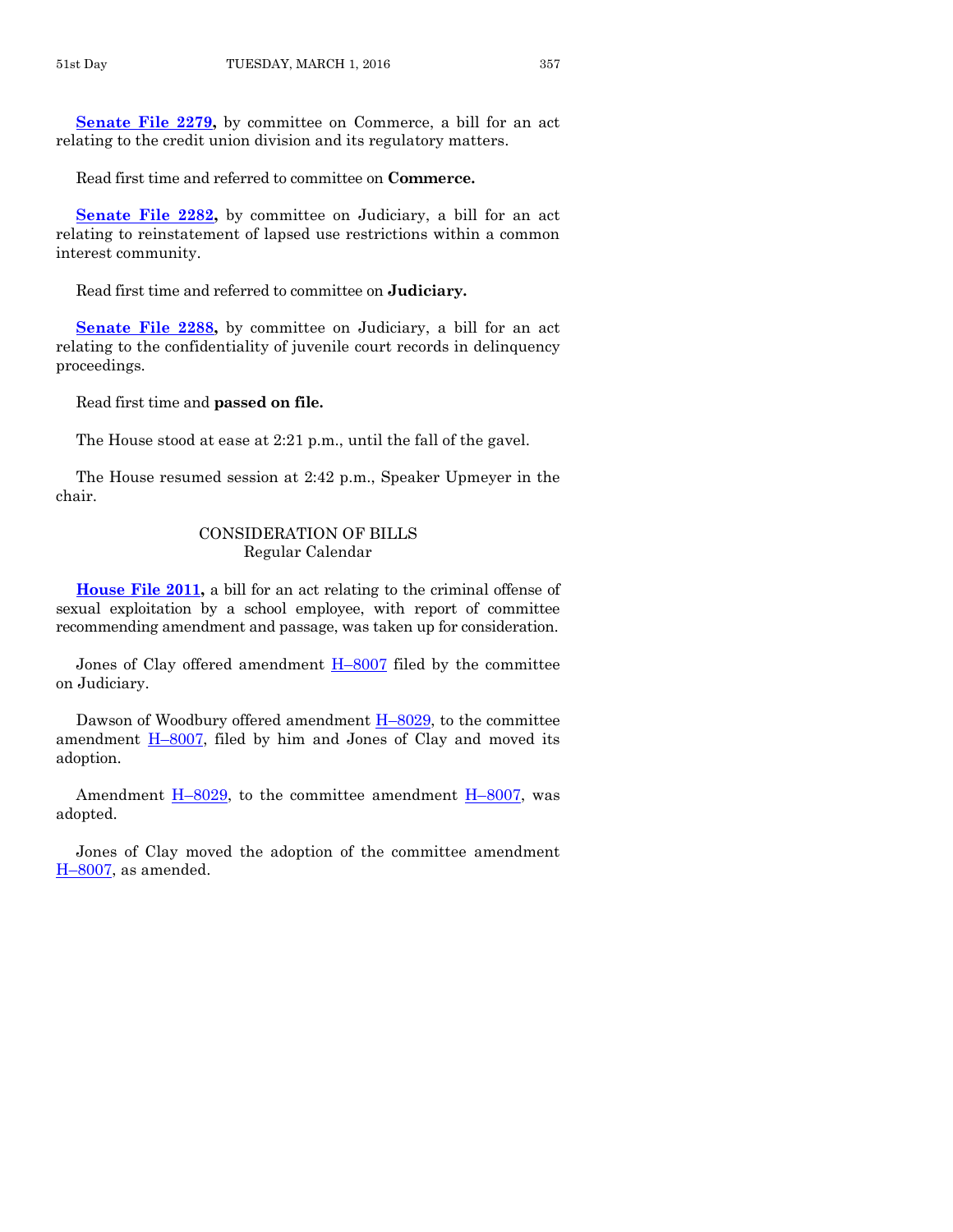The committee amendment  $H-8007$ , as amended, was adopted.

Jones of Clay moved that the bill be read a last time now and placed upon its passage which motion prevailed and the bill was read a last time.

On the question "Shall the bill pass?" ([H.F. 2011\)](http://coolice.legis.iowa.gov/Cool-ICE/default.asp?Category=billinfo&Service=Billbook&frame=1&GA=86&hbill=HF2011)

The ayes were, 98:

| Abdul-Samad   | Anderson      | Bacon      | Baltimore           |
|---------------|---------------|------------|---------------------|
| Baudler       | Baxter        | Bearinger  | <b>Bennett</b>      |
| Berry         | <b>Best</b>   | Branhagen  | <b>Brown-Powers</b> |
| <b>Byrnes</b> | Carlson       | Cohoon     | Cownie              |
| Dawson        | Deyoe         | Dolecheck  | Dunkel              |
| Finkenauer    | Fisher        | Forbes     | Forristall          |
| Fry           | Gaines        | Gaskill    | Gassman             |
| Grassley      | Gustafson     | Hagenow    | Hall                |
| Hanusa        | Heartsill     | Heaton     | Heddens             |
| Hein          | Highfill      | Holt       | Holz                |
| Hunter        | Huseman       | Isenhart   | Jacoby              |
| Jones         | Jorgensen     | Kaufmann   | Kearns              |
| Kelley        | Klein         | Koester    | Kooiker             |
| Kressig       | Landon        | Lensing    | Lykam               |
| Mascher       | Maxwell       | McConkey   | Meyer               |
| Miller, H.    | Miller, L.    | Mommsen    | Moore, B.           |
| Moore, T.     | Nunn          | Oldson     | Ourth               |
| Paulsen       | Paustian      | Pettengill | Prichard            |
| Rizer         | Rogers        | Ruff       | Running-Marquardt   |
| Salmon        | Sands         | Sexton     | Sheets              |
| Sieck         | Smith         | Staed      | Stanerson           |
| Steckman      | Stutsman      | Taylor, R. | Taylor, T.          |
| Thede         | Vander Linden | Watts      | Wessel-Kroeschell   |
| Wills         | Winckler      | Windschitl | Wolfe               |
| Worthan       | Speaker       |            |                     |
|               | Upmeyer       |            |                     |

The nays were, none.

Absent or not voting, 2:

Hanson Olson

The bill having received a constitutional majority was declared to have passed the House and the title was agreed to.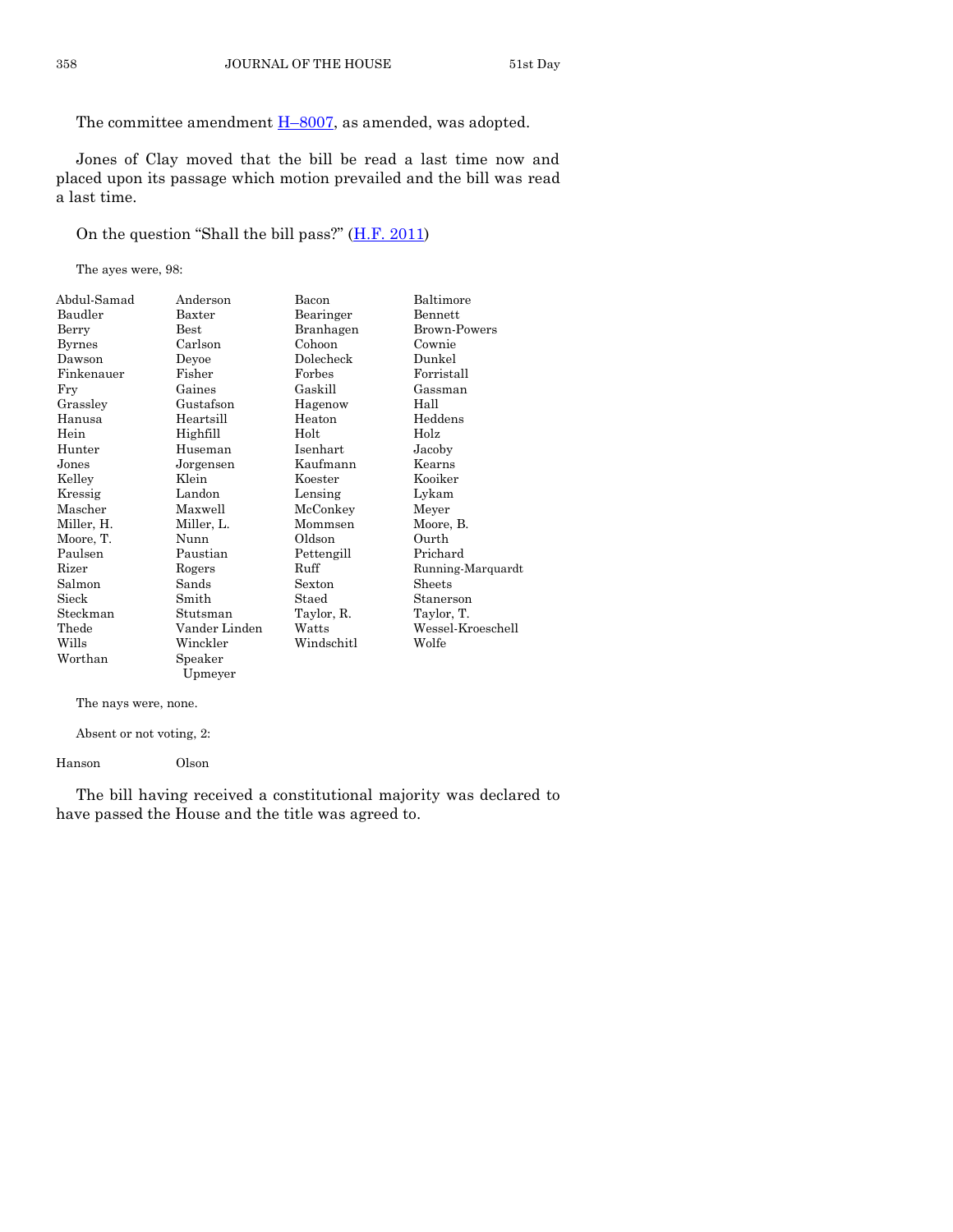**[House File 2321,](http://coolice.legis.iowa.gov/Cool-ICE/default.asp?Category=billinfo&Service=Billbook&frame=1&GA=86&hbill=HF2321)** a bill for an act relating to the accreditation of nonpublic schools by independent accrediting agencies approved by the state board of education, was taken up for consideration.

Fry of Clarke moved that the bill be read a last time now and placed upon its passage which motion prevailed and the bill was read a last time.

On the question "Shall the bill pass?" ([H.F. 2321\)](http://coolice.legis.iowa.gov/Cool-ICE/default.asp?Category=billinfo&Service=Billbook&frame=1&GA=86&hbill=HF2321)

The ayes were, 57:

| Bacon              | Baltimore    | Baudler       | Baxter        |
|--------------------|--------------|---------------|---------------|
| $_{\rm Best}$      | Branhagen    | Byrnes        | Carlson       |
| Cownie             | Devoe        | Dolecheck     | Fisher        |
| Forristall         | Fry          | Gassman       | Grassley      |
| Gustafson          | Hagenow      | Hanusa        | Heartsill     |
| Heaton             | Hein         | Highfill      | Holt          |
| Holz               | Huseman      | Jones         | Jorgensen     |
| Kaufmann           | Klein        | Koester       | Kooiker       |
| Landon             | Maxwell      | Miller, L.    | Mommsen       |
| Moore, B.          | Moore, T.    | Nunn          | Paulsen       |
| Paustian           | Pettengill   | Rizer         | Rogers        |
| Salmon             | Sands        | Sexton        | Sheets        |
| Sieck              | Stanerson    | Taylor, R.    | Vander Linden |
| Watts              | Wills        | Windschitl    | Worthan       |
| Speaker            |              |               |               |
| Upmeyer            |              |               |               |
| The nays were, 41: |              |               |               |
| Abdul-Samad        | Anderson     | Bearinger     | Bennett       |
| Berry              | Brown-Powers | Cohoon        | Dawson        |
| Dunkel             | Finkenauer   | $\rm{Forbes}$ | Gaines        |
|                    |              |               |               |

| Dunkel     | Finkenauer | Forbes            | Gaines            |
|------------|------------|-------------------|-------------------|
| Gaskill    | Hall       | Heddens           | Hunter            |
| Isenhart   | Jacoby     | Kearns            | Kelley            |
| Kressig    | Lensing    | Lykam             | Mascher           |
| McConkey   | Meyer      | Miller, H.        | Oldson            |
| Ourth      | Prichard   | Ruff              | Running-Marquardt |
| Smith      | Staed      | Steckman          | Stutsman          |
| Taylor, T. | Thede      | Wessel-Kroeschell | Winckler          |
| Wolfe      |            |                   |                   |

Absent or not voting, 2:

Hanson Olson

The bill having received a constitutional majority was declared to have passed the House and the title was agreed to.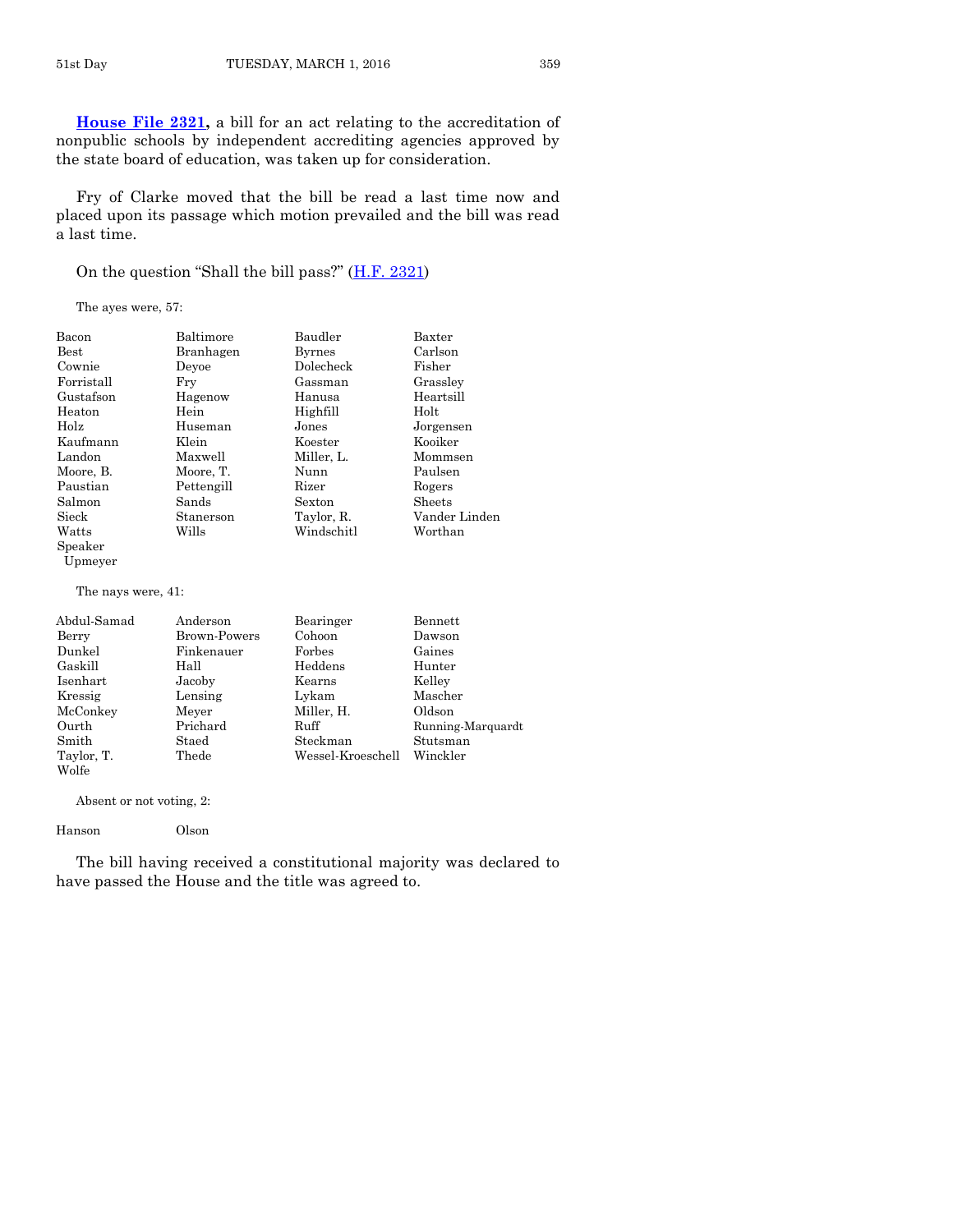**[House File 2345,](http://coolice.legis.iowa.gov/Cool-ICE/default.asp?Category=billinfo&Service=Billbook&frame=1&GA=86&hbill=HF2345)** a bill for an act requiring annual reports by county engineers and the department of transportation on the use of road use tax fund moneys to replace or repair structurally deficient bridges under county jurisdiction, was taken up for consideration.

Landon of Polk moved that the bill be read a last time now and placed upon its passage which motion prevailed and the bill was read a last time.

On the question "Shall the bill pass?" ([H.F. 2345\)](http://coolice.legis.iowa.gov/Cool-ICE/default.asp?Category=billinfo&Service=Billbook&frame=1&GA=86&hbill=HF2345)

The ayes were, 97:

| Abdul-Samad   | Anderson         | Bacon             | Baltimore           |
|---------------|------------------|-------------------|---------------------|
| Baudler       | $_{\rm{Baxter}}$ | Bearinger         | Bennett             |
| Berry         | $_{\rm Best}$    | Branhagen         | <b>Brown-Powers</b> |
| <b>Byrnes</b> | Carlson          | Cohoon            | Cownie              |
| Dawson        | Deyoe            | Dolecheck         | Dunkel              |
| Finkenauer    | Forbes           | Forristall        | Fry                 |
| Gaines        | Gaskill          | Gassman           | Grassley            |
| Gustafson     | Hagenow          | Hall              | Hanusa              |
| Heartsill     | Heaton           | Heddens           | Hein                |
| Highfill      | Holt             | Holz              | Hunter              |
| Huseman       | Isenhart         | Jacoby            | Jones               |
| Jorgensen     | Kaufmann         | Kearns            | Kelley              |
| Klein         | Koester          | Kooiker           | Kressig             |
| Landon        | Lensing          | Lykam             | Mascher             |
| Maxwell       | McConkey         | Meyer             | Miller, H.          |
| Miller, L.    | Mommsen          | Moore, B.         | Moore, T.           |
| Nunn          | Oldson           | Ourth             | Paulsen             |
| Paustian      | Pettengill       | Prichard          | Rizer               |
| Rogers        | Ruff             | Running-Marquardt | Salmon              |
| Sands         | Sexton           | Sheets            | Sieck               |
| Smith         | Staed            | Stanerson         | Steckman            |
| Stutsman      | Taylor, R.       | Taylor, T.        | Thede               |
| Vander Linden | Watts            | Wessel-Kroeschell | Wills               |
| Winckler      | Windschitl       | Wolfe             | Worthan             |
| Speaker       |                  |                   |                     |

Upmeyer

The nays were, 1:

#### Fisher

Absent or not voting, 2:

Hanson Olson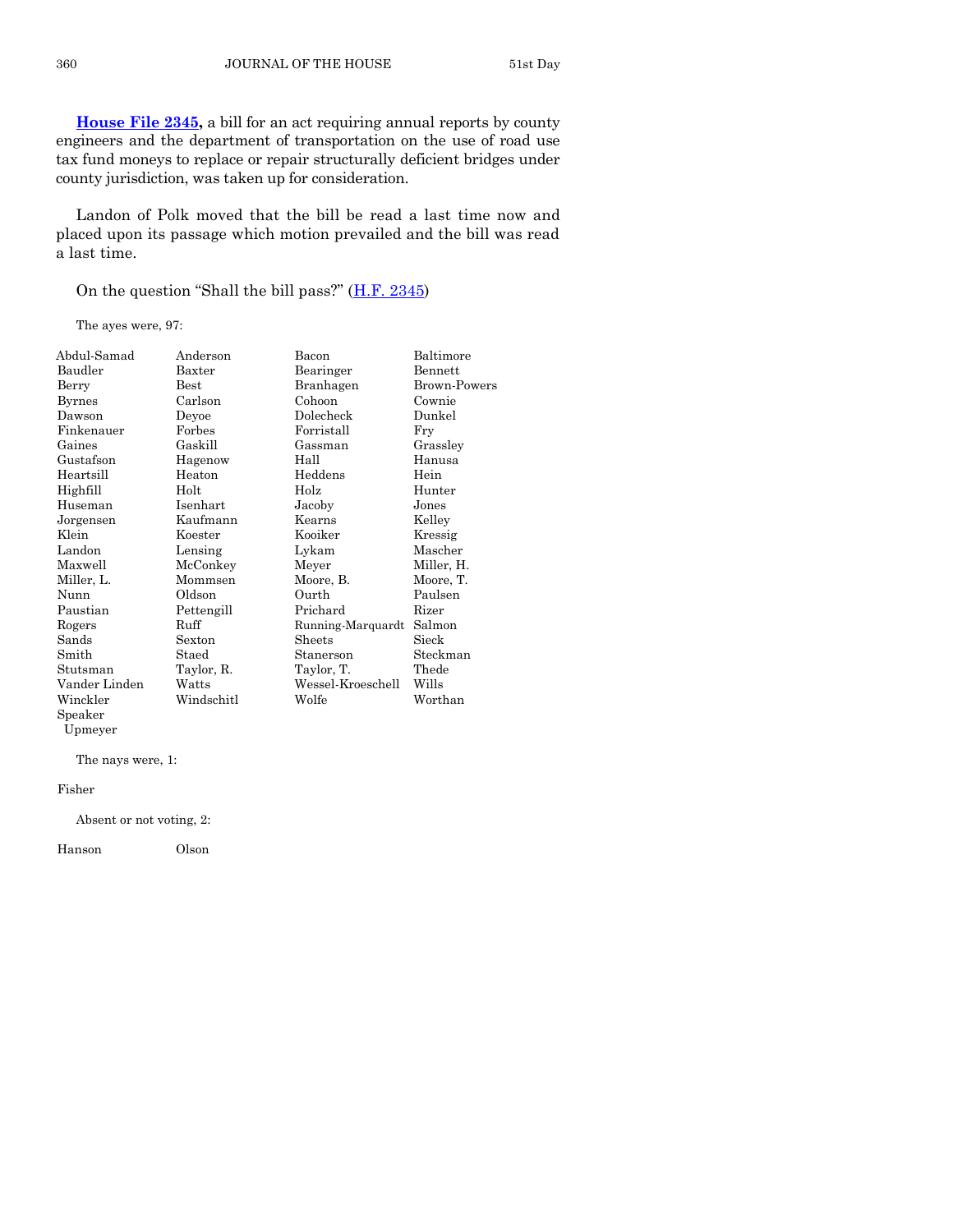The bill having received a constitutional majority was declared to have passed the House and the title was agreed to.

**[House File 2387,](http://coolice.legis.iowa.gov/Cool-ICE/default.asp?Category=billinfo&Service=Billbook&frame=1&GA=86&hbill=HF2387)** a bill for an act requiring the dental board to offer an alternative examination for licensure, was taken up for consideration.

R. Taylor of Dallas moved that the bill be read a last time now and placed upon its passage which motion prevailed and the bill was read a last time.

On the question "Shall the bill pass?" ([H.F. 2387\)](http://coolice.legis.iowa.gov/Cool-ICE/default.asp?Category=billinfo&Service=Billbook&frame=1&GA=86&hbill=HF2387)

The ayes were, 97:

| Abdul-Samad   | Anderson   | Bacon             | Baltimore      |
|---------------|------------|-------------------|----------------|
| Baudler       | Baxter     | Bearinger         | <b>Bennett</b> |
| Berry         | Best       | Branhagen         | Brown-Powers   |
| <b>Byrnes</b> | Carlson    | Cohoon            | Cownie         |
| Dawson        | Deyoe      | Dolecheck         | Dunkel         |
| Finkenauer    | Fisher     | Forbes            | Forristall     |
| Fry           | Gaines     | Gaskill           | Gassman        |
| Grassley      | Gustafson  | Hagenow           | Hall           |
| Hanusa        | Heartsill  | Heaton            | Heddens        |
| Hein          | Highfill   | Holt              | Holz           |
| Hunter        | Huseman    | Isenhart          | Jacoby         |
| Jones         | Jorgensen  | Kaufmann          | Kearns         |
| Klein         | Koester    | Kooiker           | Kressig        |
| Landon        | Lensing    | Lykam             | Mascher        |
| Maxwell       | McConkey   | Meyer             | Miller, H.     |
| Miller, L.    | Mommsen    | Moore, B.         | Moore, T.      |
| Nunn          | Oldson     | Ourth             | Paulsen        |
| Paustian      | Pettengill | Prichard          | Rizer          |
| Rogers        | Ruff       | Running-Marquardt | Salmon         |
| Sands         | Sexton     | Sheets            | Sieck          |
| Smith         | Staed      | Stanerson         | Steckman       |
| Stutsman      | Taylor, R. | Taylor, T.        | Thede          |
| Vander Linden | Watts      | Wessel-Kroeschell | Wills          |
| Winckler      | Windschitl | Wolfe             | Worthan        |
| $S$ peaker    |            |                   |                |
| Upmeyer       |            |                   |                |

The nays were, 1:

Kelley

Absent or not voting, 2:

Hanson Olson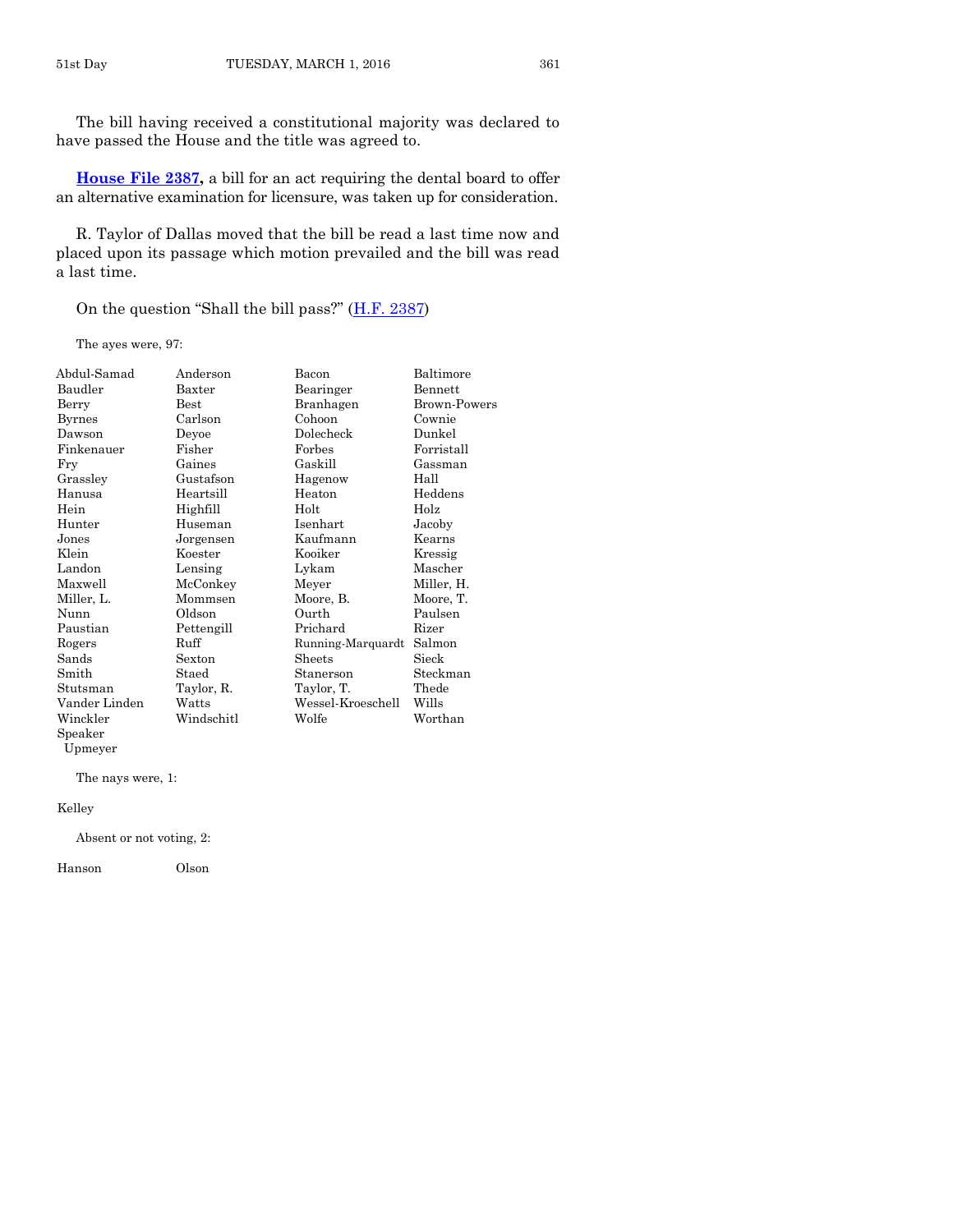The bill having received a constitutional majority was declared to have passed the House and the title was agreed to.

**[House File 2407,](http://coolice.legis.iowa.gov/Cool-ICE/default.asp?Category=billinfo&Service=Billbook&frame=1&GA=86&hbill=HF2407)** a bill for an act relating to the confidentiality of juvenile court records, was taken up for consideration.

Rogers of Black Hawk offered amendment H–[8039](http://coolice.legis.iowa.gov/Cool-ICE/default.asp?Category=billinfo&Service=Billbook&frame=1&GA=86&hbill=H8039) filed by him and moved its adoption.

Amendment H-[8039](http://coolice.legis.iowa.gov/Cool-ICE/default.asp?Category=billinfo&Service=Billbook&frame=1&GA=86&hbill=H8039) was adopted.

[SENATE FILE 2288](http://coolice.legis.iowa.gov/Cool-ICE/default.asp?Category=billinfo&Service=Billbook&frame=1&GA=86&hbill=SF2288) SUBSTITUTED FOR [HOUSE FILE 2407](http://coolice.legis.iowa.gov/Cool-ICE/default.asp?Category=billinfo&Service=Billbook&frame=1&GA=86&hbill=HF2407)

Rogers of Black Hawk asked and received unanimous consent to substitute [Senate File 2288](http://coolice.legis.iowa.gov/Cool-ICE/default.asp?Category=billinfo&Service=Billbook&frame=1&GA=86&hbill=SF2288) for [House File 2407.](http://coolice.legis.iowa.gov/Cool-ICE/default.asp?Category=billinfo&Service=Billbook&frame=1&GA=86&hbill=HF2407)

**[Senate File 2288,](http://coolice.legis.iowa.gov/Cool-ICE/default.asp?Category=billinfo&Service=Billbook&frame=1&GA=86&hbill=SF2288)** a bill for an act relating to the confidentiality of juvenile court records in delinquency proceedings, was taken up for consideration.

Rogers of Black Hawk moved that the bill be read a last time now and placed upon its passage which motion prevailed and the bill was read a last time.

On the question "Shall the bill pass?"  $(S.F. 2288)$  $(S.F. 2288)$ 

| Abdul-Samad   | Anderson      | Bacon     | Baltimore           |
|---------------|---------------|-----------|---------------------|
| Baudler       | Baxter        | Bearinger | Bennett             |
| Berry         | $_{\rm Best}$ | Branhagen | <b>Brown-Powers</b> |
| <b>Byrnes</b> | Carlson       | Cohoon    | Cownie              |
| Dawson        | Devoe         | Dolecheck | Dunkel              |
| Finkenauer    | Fisher        | Forbes    | Forristall          |
| Fry           | Gaines        | Gaskill   | Gassman             |
| Grassley      | Gustafson     | Hagenow   | Hall                |
| Hanusa        | Heartsill     | Heaton    | Heddens             |
| Hein          | Highfill      | Holt      | Holz                |
| Hunter        | Huseman       | Isenhart  | Jacoby              |
| Jones         | Jorgensen     | Kaufmann  | Kearns              |
| Kelley        | Klein         | Koester   | Kooiker             |
| Kressig       | Landon        | Lensing   | Lykam               |
| Mascher       | Maxwell       | McConkey  | Meyer               |
| Miller, H.    | Miller, L.    | Mommsen   | Moore, B.           |
| Moore, T.     | Nunn          | Oldson    | Ourth               |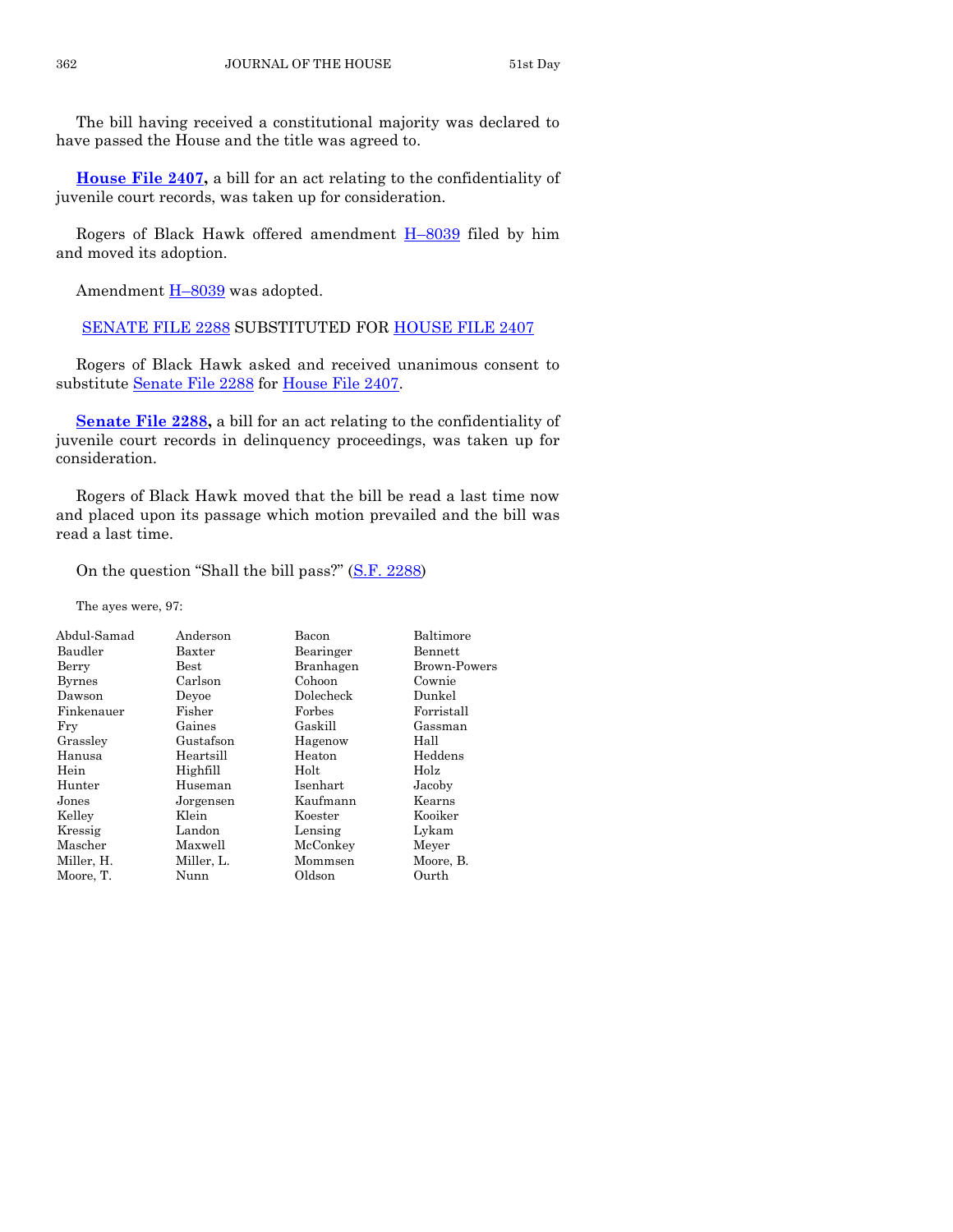| Paulsen          | Paustian   | Pettengill        | Prichard          |
|------------------|------------|-------------------|-------------------|
| Rizer            | Rogers     | Ruff              | Running-Marquardt |
| Sands            | Sexton     | Sheets            | Sieck             |
| Smith            | Staed      | Stanerson         | Steckman          |
| Stutsman         | Taylor, R. | Taylor, T.        | Thede             |
| Vander Linden    | Watts      | Wessel-Kroeschell | Wills             |
| Winckler         | Windschitl | Wolfe             | Worthan           |
| $_{\rm Speaker}$ |            |                   |                   |

The nays were, 1:

Salmon

Upmeyer

Absent or not voting, 2:

Hanson Olson

The bill having received a constitutional majority was declared to have passed the House and the title was agreed to.

**[House File 2336,](http://coolice.legis.iowa.gov/Cool-ICE/default.asp?Category=billinfo&Service=Billbook&frame=1&GA=86&hbill=HF2336)** a bill for an act relating to the duties and authority of the state board of education, the department of education, and local school districts and to the programs and activities under the purview of the state board and the department, was taken up for consideration.

T. Moore of Cass moved that the bill be read a last time now and placed upon its passage which motion prevailed and the bill was read a last time.

On the question "Shall the bill pass?" ([H.F. 2336\)](http://coolice.legis.iowa.gov/Cool-ICE/default.asp?Category=billinfo&Service=Billbook&frame=1&GA=86&hbill=HF2336)

| Abdul-Samad<br>Baudler | Anderson<br>Baxter | Bacon<br>Bearinger | Baltimore<br><b>Bennett</b> |
|------------------------|--------------------|--------------------|-----------------------------|
| Berry                  | Best               | Branhagen          | Brown-Powers                |
| <b>Byrnes</b>          | Carlson            | Cohoon             | Cownie                      |
| Dawson                 | Devoe              | Dolecheck          | Dunkel                      |
| Finkenauer             | Fisher             | Forbes             | Forristall                  |
| Fry                    | Gaines             | Gaskill            | Gassman                     |
| Grassley               | Gustafson          | Hagenow            | Hall                        |
| Hanusa                 | Heartsill          | Heaton             | Heddens                     |
| Hein                   | Highfill           | Holt               | Holz                        |
| Hunter                 | Huseman            | Isenhart           | Jacoby                      |
| Jones                  | Jorgensen          | Kaufmann           | Kearns                      |
| Kelley                 | Klein              | Koester            | Kooiker                     |
| Kressig                | Landon             | Lensing            | Lvkam                       |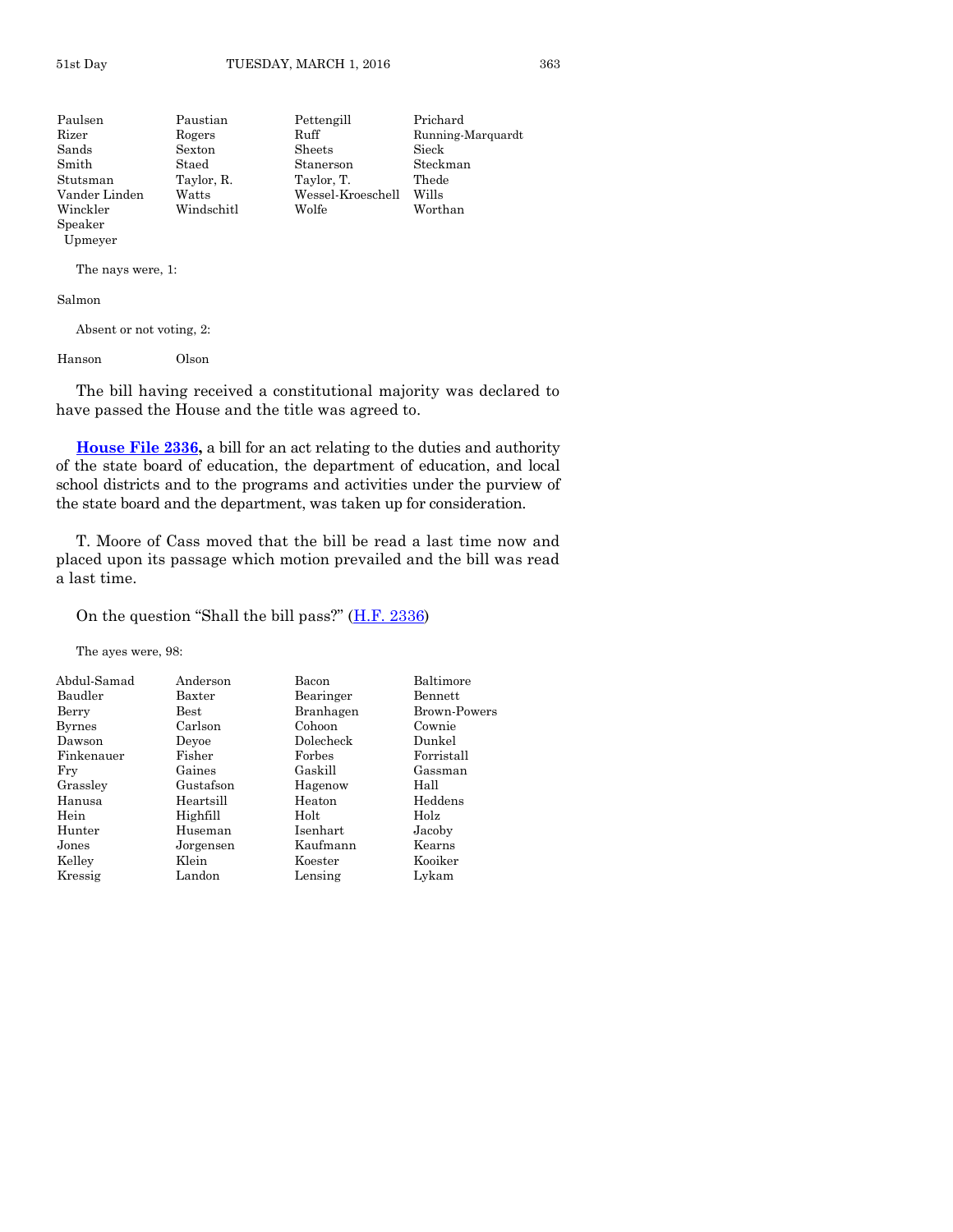| Mascher    | Maxwell       | McConkey   | Meyer             |
|------------|---------------|------------|-------------------|
| Miller, H. | Miller, L.    | Mommsen    | Moore, B.         |
| Moore, T.  | Nunn          | Oldson     | Ourth             |
| Paulsen    | Paustian      | Pettengill | Prichard          |
| Rizer      | Rogers        | Ruff       | Running-Marquardt |
| Salmon     | Sands         | Sexton     | Sheets            |
| Sieck      | Smith         | Staed      | Stanerson         |
| Steckman   | Stutsman      | Taylor, R. | Taylor, T.        |
| Thede      | Vander Linden | Watts      | Wessel-Kroeschell |
| Wills      | Winckler      | Windschitl | Wolfe             |
| Worthan    | Speaker       |            |                   |
|            | Upmeyer       |            |                   |

Absent or not voting, 2:

Hanson Olson

The bill having received a constitutional majority was declared to have passed the House and the title was agreed to.

**[House File 2377,](http://coolice.legis.iowa.gov/Cool-ICE/default.asp?Category=billinfo&Service=Billbook&frame=1&GA=86&hbill=HF2377)** a bill for an act relating to the rural Iowa primary care and the rural Iowa advanced registered nurse practitioner and physician assistant loan repayment programs, was taken up for consideration.

Heaton of Henry moved that the bill be read a last time now and placed upon its passage which motion prevailed and the bill was read a last time.

#### On the question "Shall the bill pass?" ([H.F. 2377\)](http://coolice.legis.iowa.gov/Cool-ICE/default.asp?Category=billinfo&Service=Billbook&frame=1&GA=86&hbill=HF2377)

| Abdul-Samad   | Anderson      | Bacon     | Baltimore    |
|---------------|---------------|-----------|--------------|
| Baudler       | Baxter        | Bearinger | Bennett      |
| Berry         | $_{\rm Best}$ | Branhagen | Brown-Powers |
| <b>Byrnes</b> | Carlson       | Cohoon    | Cownie       |
| Dawson        | Devoe         | Dolecheck | Dunkel       |
| Finkenauer    | Fisher        | Forbes    | Forristall   |
| Fry           | Gaines        | Gaskill   | Gassman      |
| Grassley      | Gustafson     | Hagenow   | Hall         |
| Hanusa        | Heartsill     | Heaton    | Heddens      |
| Hein          | Highfill      | Holt      | Holz         |
| Hunter        | Huseman       | Isenhart  | Jacoby       |
| Jones         | Jorgensen     | Kaufmann  | Kearns       |
| Kelley        | Klein         | Koester   | Kooiker      |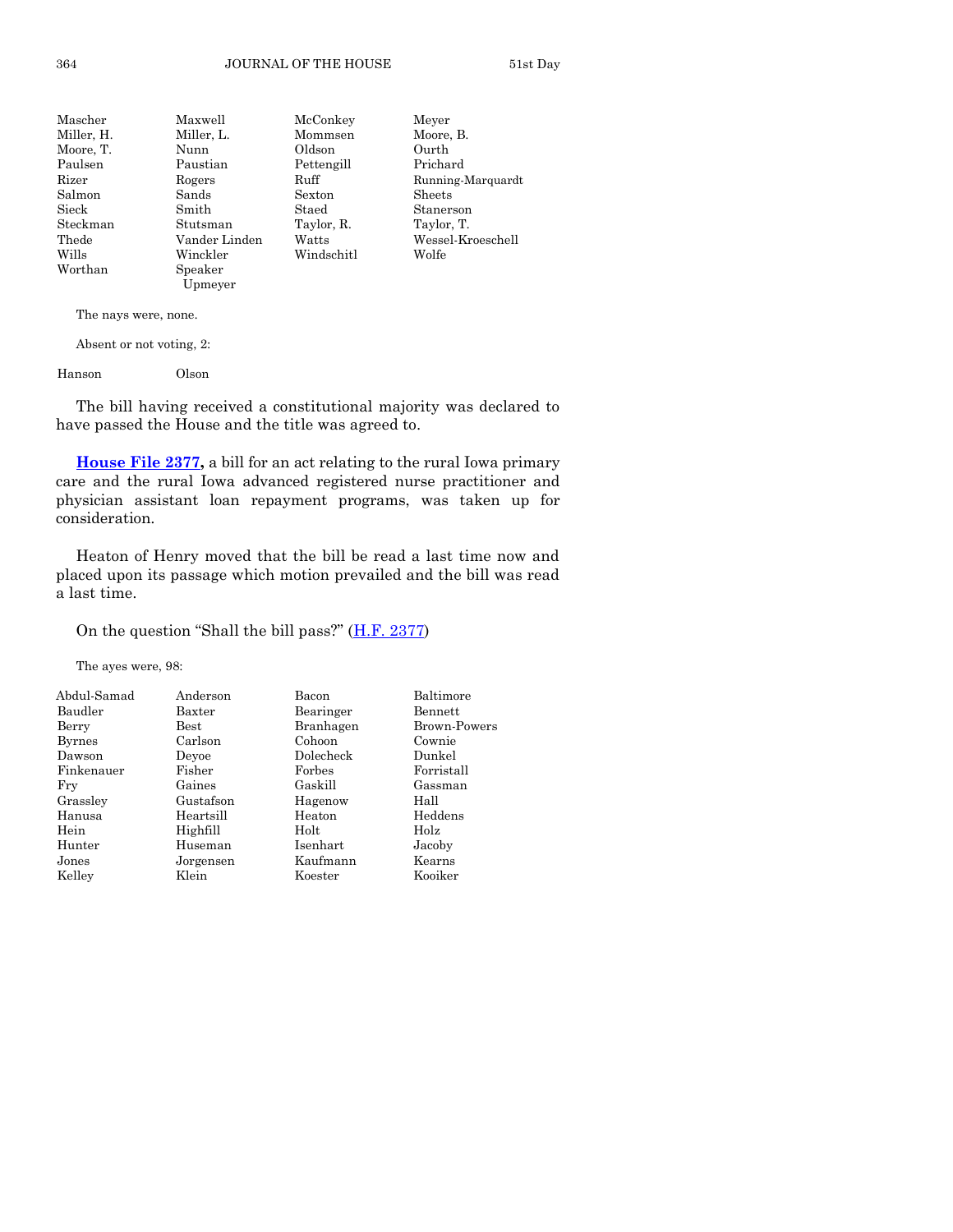| Kressig             | Landon        | Lensing    | Lykam             |
|---------------------|---------------|------------|-------------------|
| Mascher             | Maxwell       | McConkey   | Meyer             |
| Miller, H.          | Miller, L.    | Mommsen    | Moore, B.         |
| Moore, T.           | Nunn          | Oldson     | Ourth             |
| Paulsen             | Paustian      | Pettengill | Prichard          |
| Rizer               | Rogers        | Ruff       | Running-Marquardt |
| Salmon              | Sands         | Sexton     | Sheets            |
| $_{\mathrm{Sieck}}$ | Smith         | Staed      | Stanerson         |
| Steckman            | Stutsman      | Taylor, R. | Taylor, T.        |
| Thede               | Vander Linden | Watts      | Wessel-Kroeschell |
| Wills               | Winckler      | Windschitl | Wolfe             |
| Worthan             | Speaker       |            |                   |
|                     | Upmeyer       |            |                   |
|                     |               |            |                   |

Absent or not voting, 2:

Hanson Olson

The bill having received a constitutional majority was declared to have passed the House and the title was agreed to.

**[House File 2415,](http://coolice.legis.iowa.gov/Cool-ICE/default.asp?Category=billinfo&Service=Billbook&frame=1&GA=86&hbill=HF2415)** a bill for an act concerning veterans preference information, was taken up for consideration.

Nunn of Polk moved that the bill be read a last time now and placed upon its passage which motion prevailed and the bill was read a last time.

On the question "Shall the bill pass?"  $(H.F. 2415)$  $(H.F. 2415)$ 

| Anderson  | Bacon           | Baltimore    |
|-----------|-----------------|--------------|
| Baxter    | Bearinger       | Bennett      |
| Best      | Branhagen       | Brown-Powers |
| Carlson   | Cohoon          | Cownie       |
| Devoe     | Dolecheck       | Dunkel       |
| Fisher    | Forbes          | Forristall   |
| Gaines    | Gaskill         | Gassman      |
| Gustafson | Hagenow         | Hall         |
| Heartsill | Heaton          | Heddens      |
| Highfill  | Holt            | Holz         |
| Huseman   | <b>Isenhart</b> | Jacoby       |
| Jorgensen | Kaufmann        | Kearns       |
| Klein     | Koester         | Kooiker      |
| Landon    | Lensing         | Lykam        |
| Maxwell   | McConkey        | Meyer        |
|           |                 |              |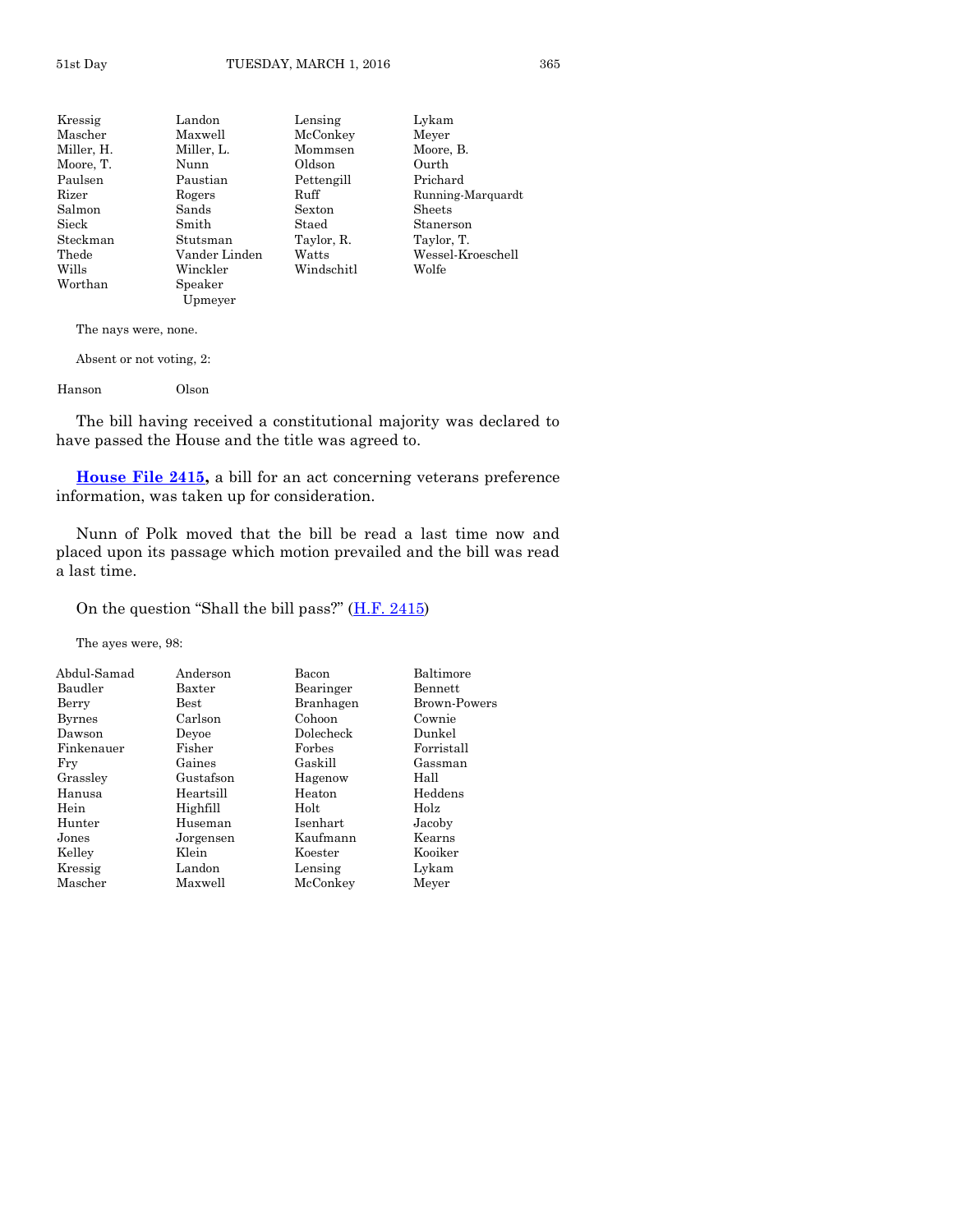| Miller, H.             | Miller, L.    | Mommsen    | Moore, B.         |
|------------------------|---------------|------------|-------------------|
| Moore, T.              | Nunn          | Oldson     | Ourth             |
| Paulsen                | Paustian      | Pettengill | Prichard          |
| Rizer                  | Rogers        | Ruff       | Running-Marquardt |
| Salmon                 | Sands         | Sexton     | Sheets            |
| $\operatorname{Sieck}$ | Smith         | Staed      | Stanerson         |
| Steckman               | Stutsman      | Taylor, R. | Taylor, T.        |
| Thede                  | Vander Linden | Watts      | Wessel-Kroeschell |
| Wills                  | Winckler      | Windschitl | Wolfe             |
| Worthan                | Speaker       |            |                   |
|                        | Upmever       |            |                   |

Absent or not voting, 2:

Hanson Olson

The bill having received a constitutional majority was declared to have passed the House and the title was agreed to.

**[House File 2341,](http://coolice.legis.iowa.gov/Cool-ICE/default.asp?Category=billinfo&Service=Billbook&frame=1&GA=86&hbill=HF2341)** a bill for an act relating to the operation of certain schools under the purview of the college student aid commission, was taken up for consideration.

R. Taylor of Dallas moved that the bill be read a last time now and placed upon its passage which motion prevailed and the bill was read a last time.

On the question "Shall the bill pass?" ([H.F. 2341\)](http://coolice.legis.iowa.gov/Cool-ICE/default.asp?Category=billinfo&Service=Billbook&frame=1&GA=86&hbill=HF2341)

| Abdul-Samad   | Anderson   | Bacon     | Baltimore      |
|---------------|------------|-----------|----------------|
| Baudler       | Baxter     | Bearinger | <b>Bennett</b> |
| Berry         | Best       | Branhagen | Brown-Powers   |
| <b>Byrnes</b> | Carlson    | Cohoon    | Cownie         |
| Dawson        | Devoe      | Dolecheck | Dunkel         |
| Finkenauer    | Fisher     | Forbes    | Forristall     |
| Fry           | Gaines     | Gaskill   | Gassman        |
| Grassley      | Gustafson  | Hagenow   | Hall           |
| Hanusa        | Heartsill  | Heaton    | Heddens        |
| Hein          | Highfill   | Holt      | Holz           |
| Hunter        | Huseman    | Isenhart  | Jacoby         |
| Jones         | Jorgensen  | Kaufmann  | Kearns         |
| Kelley        | Klein      | Koester   | Kooiker        |
| Kressig       | Landon     | Lensing   | Lykam          |
| Mascher       | Maxwell    | McConkey  | Meyer          |
| Miller, H.    | Miller, L. | Mommsen   | Moore, B.      |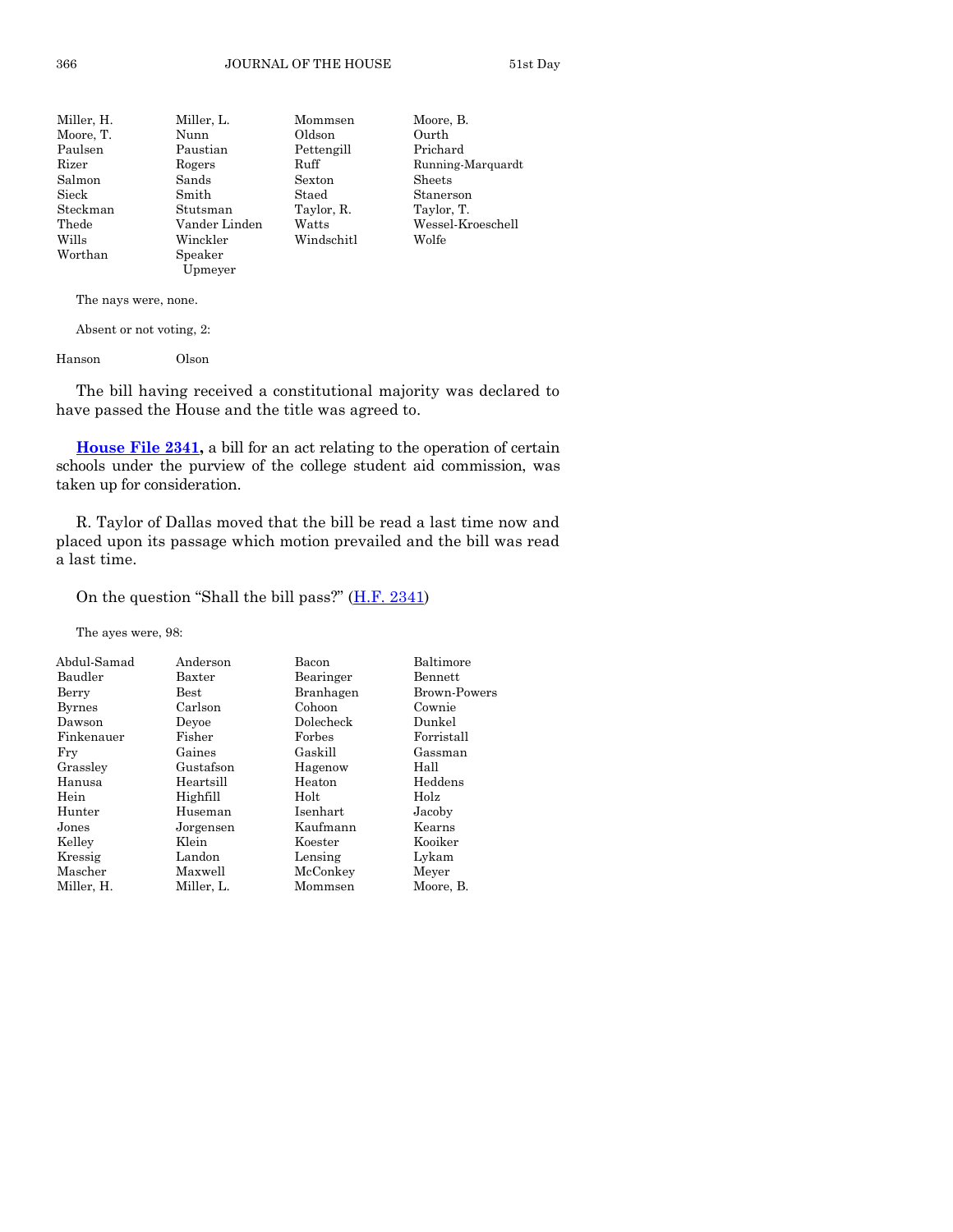| Moore, T.              | Nunn          | Oldson     | Ourth             |
|------------------------|---------------|------------|-------------------|
| Paulsen                | Paustian      | Pettengill | Prichard          |
| Rizer                  | Rogers        | Ruff       | Running-Marquardt |
| Salmon                 | Sands         | Sexton     | Sheets            |
| $\operatorname{Sieck}$ | Smith         | Staed      | Stanerson         |
| Steckman               | Stutsman      | Taylor, R. | Taylor, T.        |
| Thede                  | Vander Linden | Watts      | Wessel-Kroeschell |
| Wills                  | Winckler      | Windschitl | Wolfe             |
| Worthan                | Speaker       |            |                   |
|                        | Upmeyer       |            |                   |

Absent or not voting, 2:

Hanson Olson

The bill having received a constitutional majority was declared to have passed the House and the title was agreed to.

Windschitl of Harrison in the chair at 3:21 p.m.

**[House File 2365,](http://coolice.legis.iowa.gov/Cool-ICE/default.asp?Category=billinfo&Service=Billbook&frame=1&GA=86&hbill=HF2365)** a bill for an act waiving certain hunter education requirements for residents who are active duty military personnel or honorably discharged veterans, was taken up for consideration.

Kaufmann of Cedar moved that the bill be read a last time now and placed upon its passage which motion prevailed and the bill was read a last time.

On the question "Shall the bill pass?"  $(\underline{H.F. 2365})$ 

The ayes were, 72:

| Bacon       | Baltimore  | Baudler       | Baxter    |
|-------------|------------|---------------|-----------|
| <b>Best</b> | Branhagen  | <b>Byrnes</b> | Carlson   |
| Cohoon      | Cownie     | Dawson        | Devoe     |
| Dolecheck   | Dunkel     | Finkenauer    | Fisher    |
| Forbes      | Forristall | Fry           | Gaskill   |
| Gassman     | Grassley   | Gustafson     | Hagenow   |
| Hall        | Hanusa     | Heartsill     | Heaton    |
| Hein        | Highfill   | Holt          | Holz      |
| Huseman     | Jacoby     | Jones         | Jorgensen |
| Kaufmann    | Klein      | Koester       | Kooiker   |
| Kressig     | Landon     | Lykam         | Maxwell   |
| McConkey    | Miller, L. | Mommsen       | Moore, B. |
| Moore, T.   | Nunn       | Ourth         | Paulsen   |
| Paustian    | Pettengill | Prichard      | Rizer     |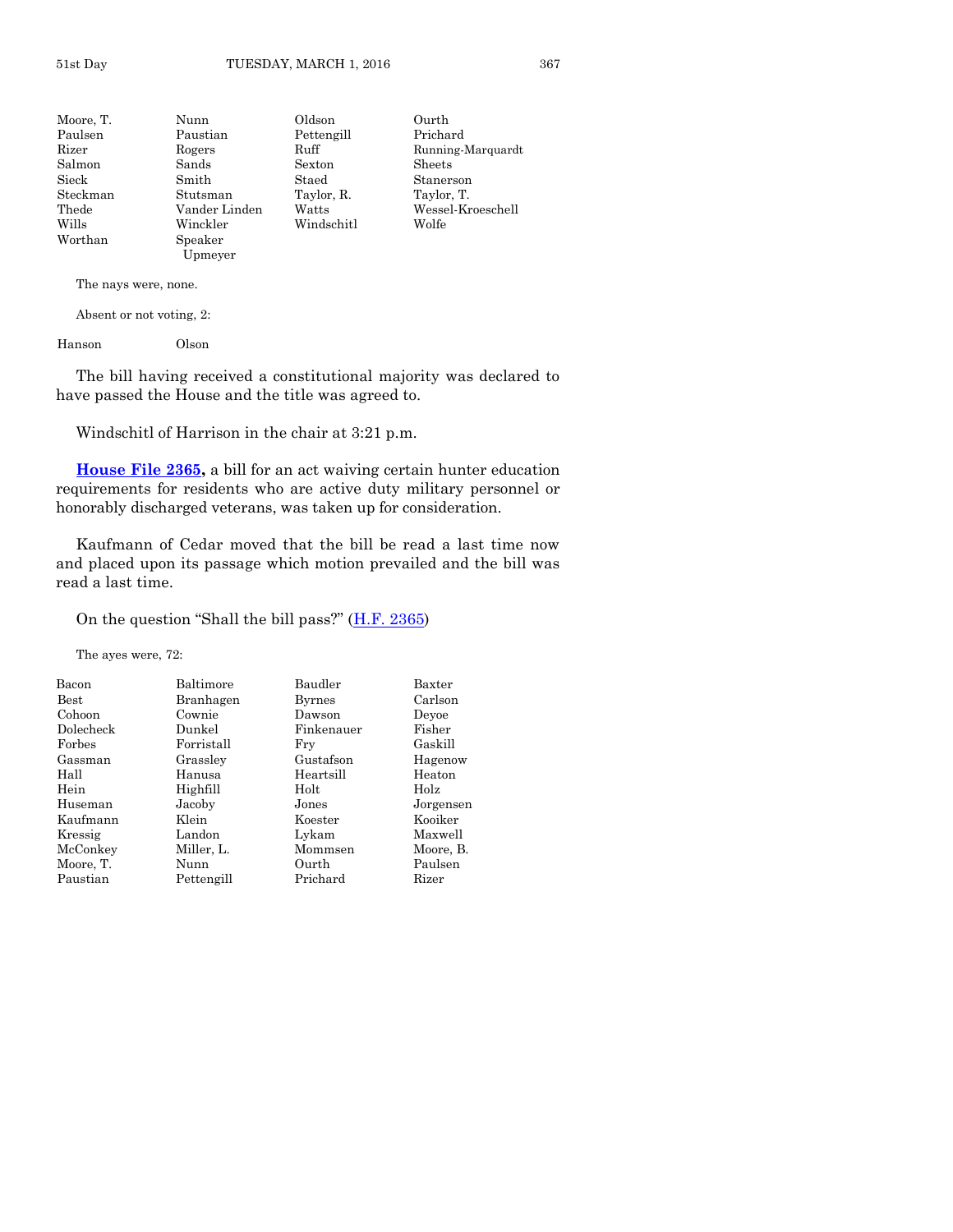| Rogers    | Ruff       | Running-Marquardt Salmon |                          |
|-----------|------------|--------------------------|--------------------------|
| Sands     | Sexton     | Sheets                   | Sieck                    |
| Stanerson | Taylor, R. | Upmeyer, Spkr.           | Vander Linden            |
| Watts     | Wills      | Worthan                  | Windschitl.<br>Presiding |
|           |            |                          |                          |

The nays were, 26:

| Abdul-Samad | Anderson     | Bearinger | Bennett           |
|-------------|--------------|-----------|-------------------|
| Berry       | Brown-Powers | Gaines    | Heddens           |
| Hunter      | Isenhart     | Kearns    | Kelley            |
| Lensing     | Mascher      | Meyer     | Miller, H.        |
| Oldson      | Smith        | Staed     | Steckman          |
| Stutsman    | Taylor, T.   | Thede     | Wessel-Kroeschell |
| Winckler    | Wolfe        |           |                   |

Absent or not voting, 2:

Hanson Olson

The bill having received a constitutional majority was declared to have passed the House and the title was agreed to.

**[House File 2370,](http://coolice.legis.iowa.gov/Cool-ICE/default.asp?Category=billinfo&Service=Billbook&frame=1&GA=86&hbill=HF2370)** a bill for an act providing an exemption from registration of postsecondary schools by the college student aid commission, was taken up for consideration.

Dolecheck of Ringgold offered amendment  $H-8027$  $H-8027$  filed by him and moved its adoption.

Amendment  $H-8027$  $H-8027$  was adopted.

Koester of Polk moved that the bill be read a last time now and placed upon its passage which motion prevailed and the bill was read a last time.

On the question "Shall the bill pass?" ([H.F. 2370\)](http://coolice.legis.iowa.gov/Cool-ICE/default.asp?Category=billinfo&Service=Billbook&frame=1&GA=86&hbill=HF2370)

| Abdul-Samad   | Anderson      | Bacon     | Baltimore           |
|---------------|---------------|-----------|---------------------|
| Baudler       | Baxter        | Bearinger | Bennett             |
| Berry         | $_{\rm Best}$ | Branhagen | <b>Brown-Powers</b> |
| <b>Byrnes</b> | Carlson       | Cohoon    | Cownie              |
| Dawson        | Devoe         | Dolecheck | Dunkel              |
| Finkenauer    | Fisher        | Forbes    | Forristall          |
| Fry           | Gaines        | Gaskill   | Gassman             |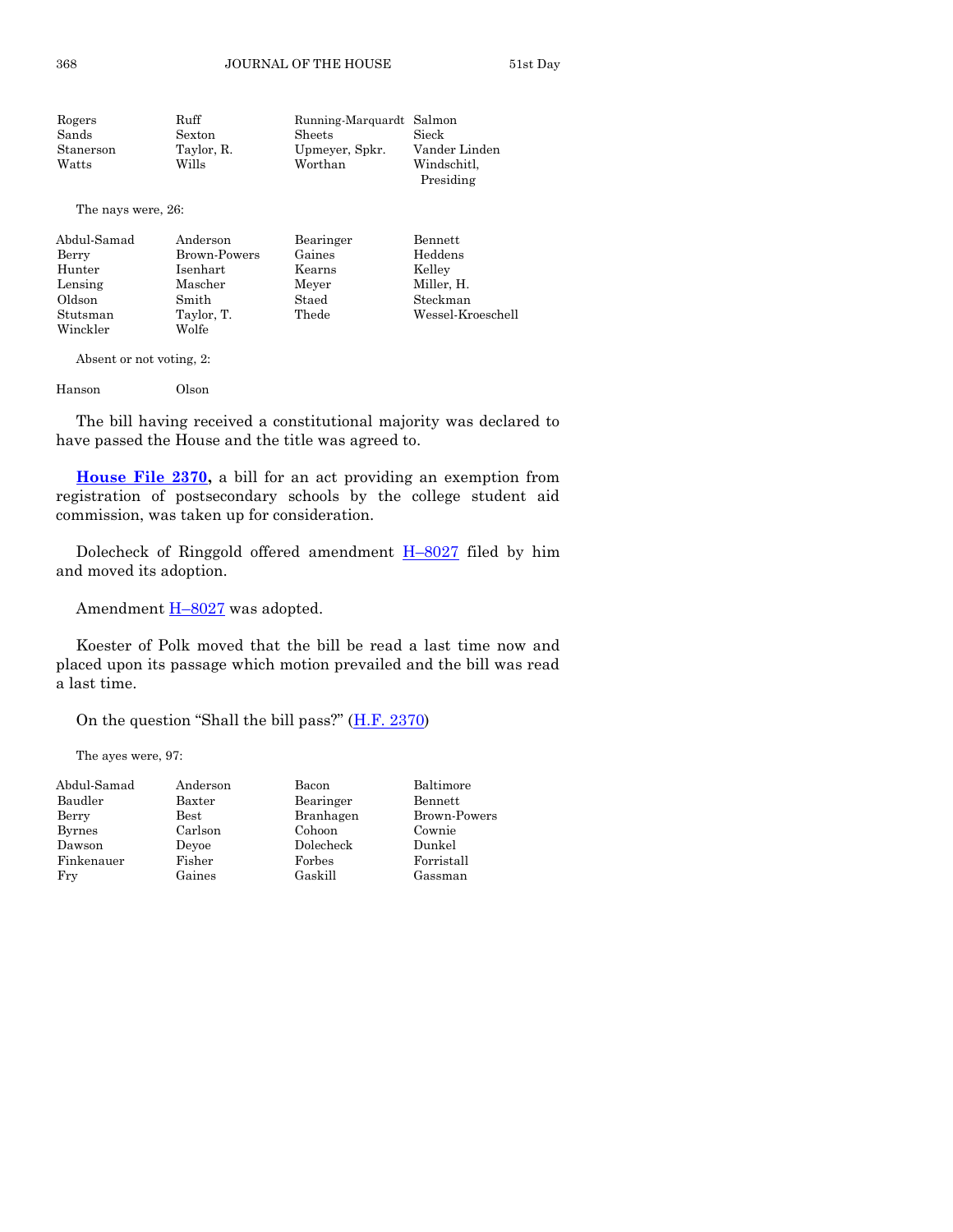| Grasslev    | Gustafson     | Hagenow    | Hall              |
|-------------|---------------|------------|-------------------|
| Hanusa      | Heartsill     | Heaton     | Heddens           |
| Hein        | Highfill      | Holt       | Holz              |
| Hunter      | Huseman       | Isenhart   | Jacoby            |
| Jones       | Jorgensen     | Kaufmann   | Kearns            |
| Kelley      | Klein         | Koester    | Kooiker           |
| Kressig     | Landon        | Lensing    | Lykam             |
| Mascher     | Maxwell       | McConkey   | Meyer             |
| Miller, H.  | Miller, L.    | Mommsen    | Moore, B.         |
| Moore, T.   | Nunn          | Oldson     | Ourth             |
| Paulsen     | Paustian      | Pettengill | Prichard          |
| Rizer       | Rogers        | Ruff       | Running-Marquardt |
| Salmon      | Sands         | Sexton     | Sheets            |
| Sieck       | Smith         | Staed      | Stanerson         |
| Steckman    | Stutsman      | Taylor, R. | Taylor, T.        |
| Thede       | Vander Linden | Watts      | Wessel-Kroeschell |
| Wills       | Winckler      | Wolfe      | Worthan           |
| Windschitl, |               |            |                   |

Presiding

Absent or not voting, 3:

Hanson Olson Upmeyer, Spkr.

The bill having received a constitutional majority was declared to have passed the House and the title, as amended, was agreed to.

**[House File 2324,](http://coolice.legis.iowa.gov/Cool-ICE/default.asp?Category=billinfo&Service=Billbook&frame=1&GA=86&hbill=HF2324)** a bill for an act providing for computer science and computer coding instruction in the minimum state education curriculum and providing for a related computer science advisory council to be convened by the director of the department of education and including applicability provisions, was taken up for consideration.

Gaines of Polk asked and received unanimous consent to withdraw amendment  $\underline{H-8025}$  $\underline{H-8025}$  $\underline{H-8025}$  filed by her on February 23, 2016.

Gaines of Polk asked and received unanimous consent that amendment  $H-8041$  $H-8041$  be deferred.

Pettengill of Benton asked and received unanimous consent to withdraw amendment  $H$ –[8013](http://coolice.legis.iowa.gov/Cool-ICE/default.asp?Category=billinfo&Service=Billbook&frame=1&GA=86&hbill=H8013) filed by her on February 22, 2016.

Gaines of Polk offered amendment H–[8018](http://coolice.legis.iowa.gov/Cool-ICE/default.asp?Category=billinfo&Service=Billbook&frame=1&GA=86&hbill=H8018) filed by her and moved its adoption.

Amendment **H**–[8018](http://coolice.legis.iowa.gov/Cool-ICE/default.asp?Category=billinfo&Service=Billbook&frame=1&GA=86&hbill=H8018) was adopted.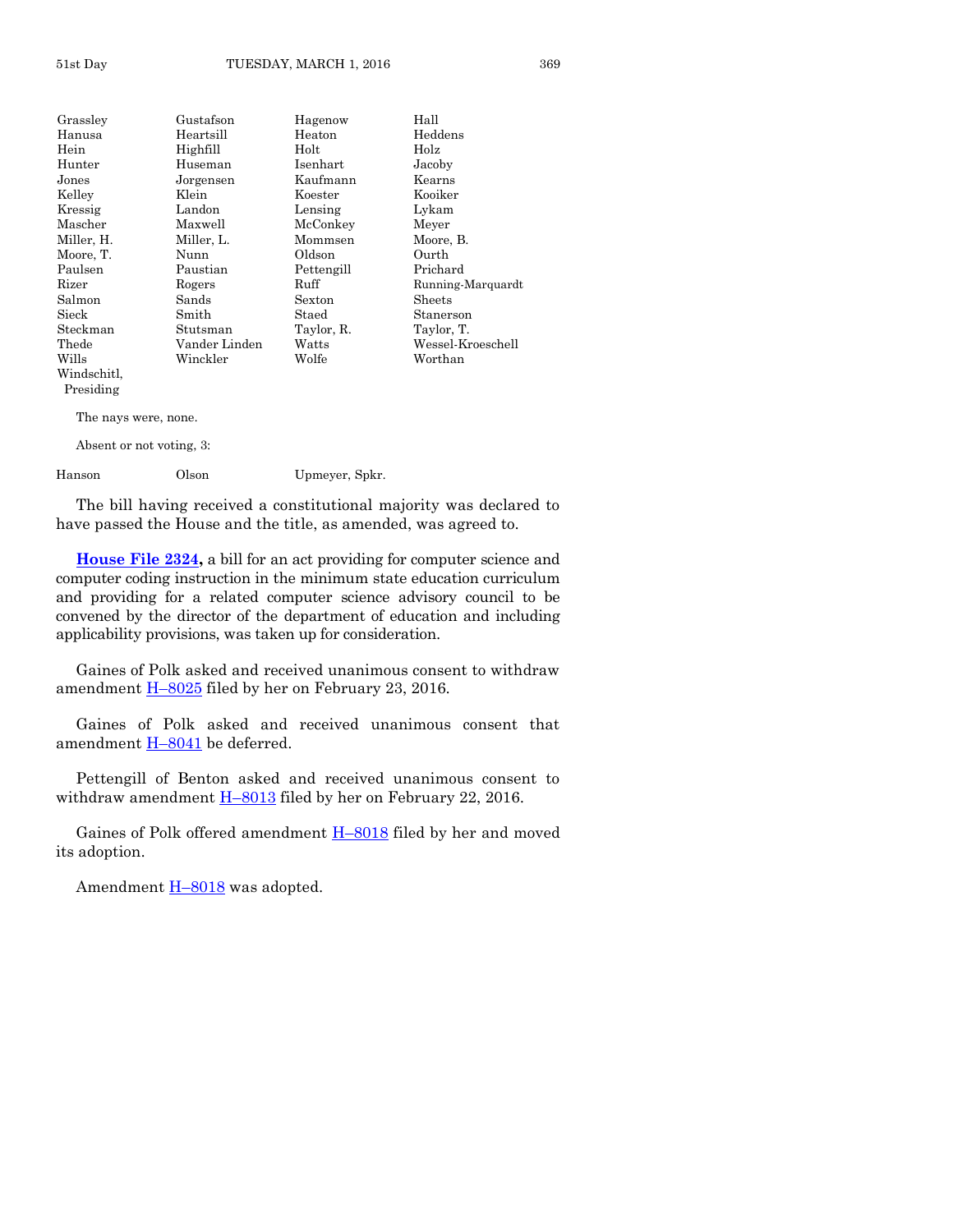Gaines of Polk asked and received unanimous consent to withdraw amendment **H**-[8041,](http://coolice.legis.iowa.gov/Cool-ICE/default.asp?Category=billinfo&Service=Billbook&frame=1&GA=86&hbill=H8041) previously deferred, filed by her on February 29, 2016.

Forristall of Pottawattamie moved that the bill be read a last time now and placed upon its passage which motion prevailed and the bill was read a last time.

On the question "Shall the bill pass?"  $(H.F. 2324)$  $(H.F. 2324)$ 

The ayes were, 96:

| Abdul-Samad   | Anderson      | Bacon             | Baltimore           |
|---------------|---------------|-------------------|---------------------|
| Baudler       | Baxter        | Bearinger         | Bennett             |
| Berry         | $_{\rm Best}$ | Branhagen         | <b>Brown-Powers</b> |
| Byrnes        | Carlson       | Cohoon            | Cownie              |
| Dawson        | Deyoe         | Dolecheck         | Dunkel              |
| Finkenauer    | Fisher        | Forbes            | Forristall          |
| Fry           | Gaines        | Gaskill           | Gassman             |
| Grassley      | Gustafson     | Hagenow           | Hall                |
| Hanusa        | Heartsill     | Heaton            | Heddens             |
| Hein          | Highfill      | Holt              | Holz                |
| Hunter        | Huseman       | Isenhart          | Jacoby              |
| Jones         | Jorgensen     | Kaufmann          | Kearns              |
| Kelley        | Klein         | Koester           | Kooiker             |
| Kressig       | Landon        | Lensing           | Lykam               |
| Mascher       | Maxwell       | McConkey          | Meyer               |
| Miller, H.    | Miller, L.    | Mommsen           | Moore, B.           |
| Moore, T.     | Nunn          | Oldson            | Ourth               |
| Paulsen       | Paustian      | Prichard          | Rizer               |
| Rogers        | Ruff          | Running-Marquardt | Sands               |
| Sexton        | Sheets        | Sieck             | Smith               |
| Staed         | Stanerson     | Steckman          | Stutsman            |
| Taylor, R.    | Taylor, T.    | Thede             | Upmeyer, Spkr.      |
| Vander Linden | Watts         | Wessel-Kroeschell | Wills               |
| Winckler      | Wolfe         | Worthan           | Windschitl.         |
|               |               |                   | Presiding           |

| The nays were, 2:        |        |  |
|--------------------------|--------|--|
| Pettengill               | Salmon |  |
| Absent or not voting, 2: |        |  |
| Hanson                   | Olson  |  |

The bill having received a constitutional majority was declared to have passed the House and the title, as amended, was agreed to.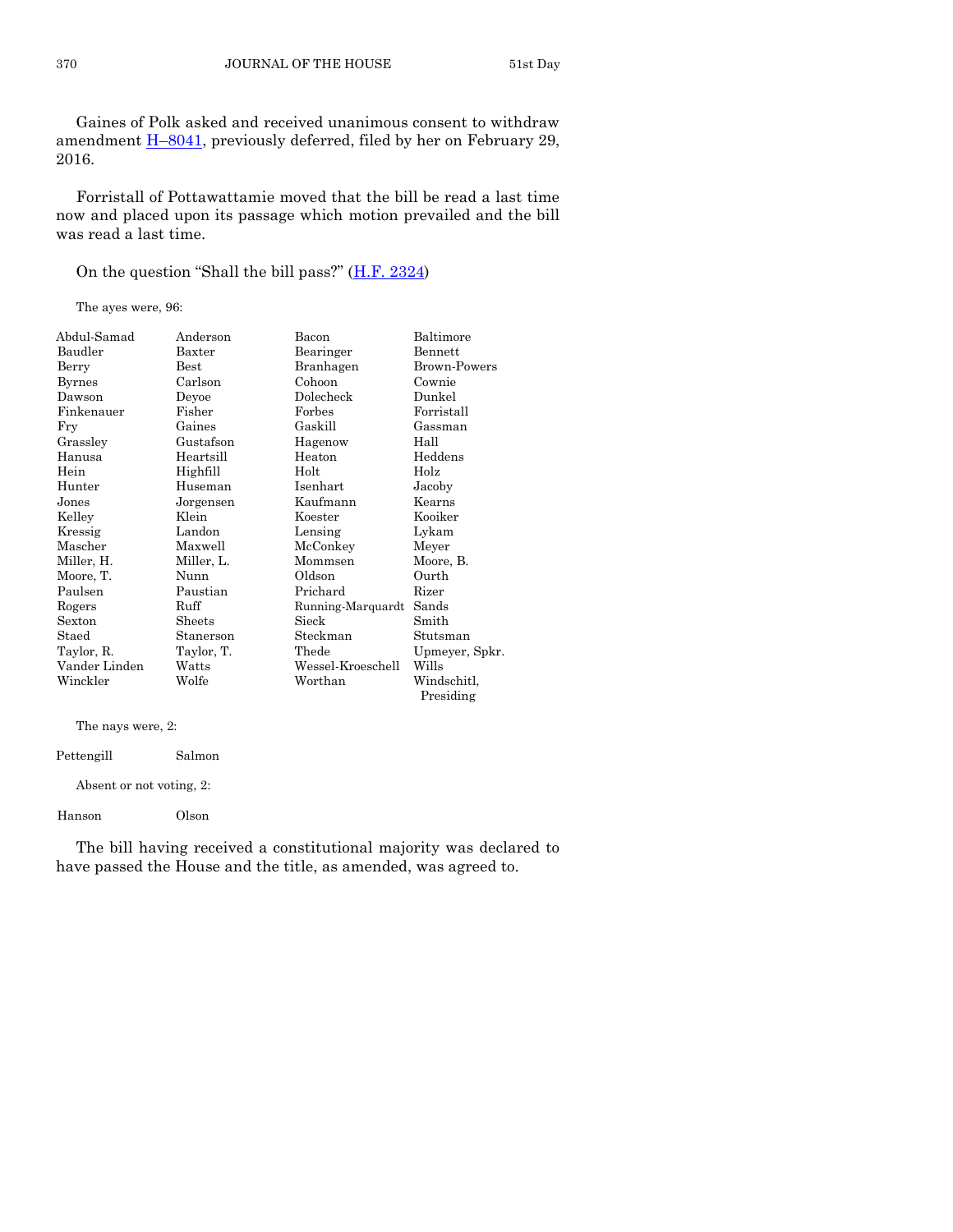**[House File 2400,](http://coolice.legis.iowa.gov/Cool-ICE/default.asp?Category=billinfo&Service=Billbook&frame=1&GA=86&hbill=HF2400)** a bill for an act providing for voidable commercial transactions and including applicability provisions, was taken up for consideration.

Rogers of Black Hawk moved that the bill be read a last time now and placed upon its passage which motion prevailed and the bill was read a last time.

On the question "Shall the bill pass?"  $(H.F. 2400)$  $(H.F. 2400)$ 

The ayes were, 98:

| Abdul-Samad       | Anderson       | Bacon           | Baltimore           |
|-------------------|----------------|-----------------|---------------------|
| Baudler           | Baxter         | Bearinger       | Bennett             |
| Berry             | <b>Best</b>    | Branhagen       | <b>Brown-Powers</b> |
| Byrnes            | Carlson        | Cohoon          | Cownie              |
| Dawson            | Deyoe          | Dolecheck       | Dunkel              |
| Finkenauer        | Fisher         | Forbes          | Forristall          |
| Fry               | Gaines         | Gaskill         | Gassman             |
| Grassley          | Gustafson      | Hagenow         | Hall                |
| Hanusa            | Heartsill      | Heaton          | Heddens             |
| Hein              | Highfill       | Holt            | Holz                |
| Hunter            | Huseman        | <b>Isenhart</b> | Jacoby              |
| Jones             | Jorgensen      | Kaufmann        | Kearns              |
| Kelley            | Klein          | Koester         | Kooiker             |
| Kressig           | Landon         | Lensing         | Lykam               |
| Mascher           | Maxwell        | McConkey        | Meyer               |
| Miller, H.        | Miller, L.     | Mommsen         | Moore, B.           |
| Moore, T.         | Nunn           | Oldson          | Ourth               |
| Paulsen           | Paustian       | Pettengill      | Prichard            |
| Rizer             | Rogers         | Ruff            | Running-Marquardt   |
| Salmon            | Sands          | Sexton          | Sheets              |
| Sieck             | Smith          | Staed           | Stanerson           |
| Steckman          | Stutsman       | Taylor, R.      | Taylor, T.          |
| Thede             | Upmeyer, Spkr. | Vander Linden   | Watts               |
| Wessel-Kroeschell | Wills          | Winckler        | Wolfe               |
| Worthan           | Windschitl,    |                 |                     |
|                   | Presiding      |                 |                     |

The nays were, none.

Absent or not voting, 2:

Hanson Olson

The bill having received a constitutional majority was declared to have passed the House and the title was agreed to.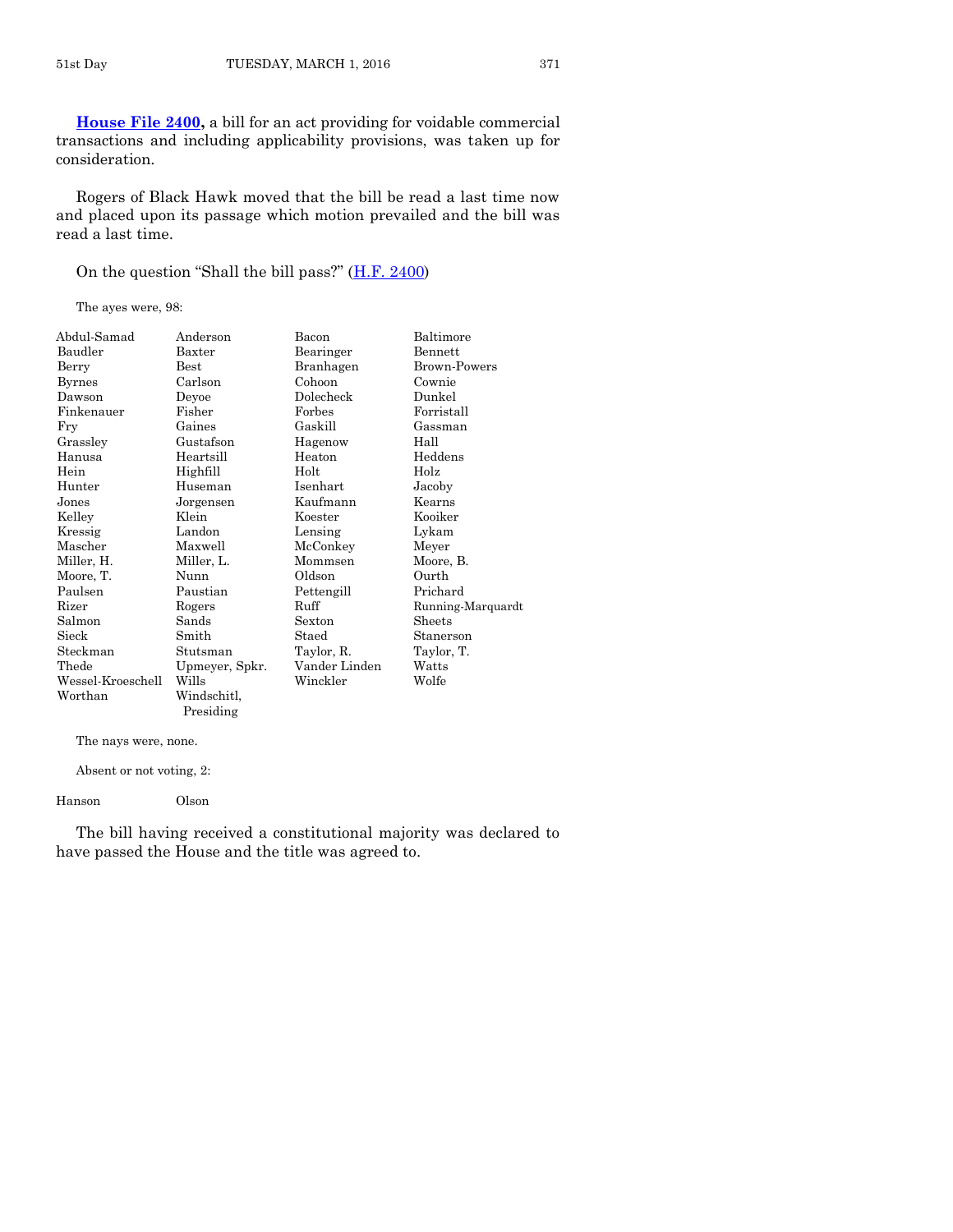**[House File 2330,](http://coolice.legis.iowa.gov/Cool-ICE/default.asp?Category=billinfo&Service=Billbook&frame=1&GA=86&hbill=HF2330)** a bill for an act relating to alcoholic beverage control and matters under the purview of the alcoholic beverages division of the department of commerce, was taken up for consideration.

#### [SENATE FILE 2151](http://coolice.legis.iowa.gov/Cool-ICE/default.asp?Category=billinfo&Service=Billbook&frame=1&GA=86&hbill=SF2151) SUBSTITUTED FOR [HOUSE FILE 2330](http://coolice.legis.iowa.gov/Cool-ICE/default.asp?Category=billinfo&Service=Billbook&frame=1&GA=86&hbill=HF2330)

Stanerson of Linn asked and received unanimous consent to substitute [Senate File 2151](http://coolice.legis.iowa.gov/Cool-ICE/default.asp?Category=billinfo&Service=Billbook&frame=1&GA=86&hbill=SF2151) for [House File 2330.](http://coolice.legis.iowa.gov/Cool-ICE/default.asp?Category=billinfo&Service=Billbook&frame=1&GA=86&hbill=HF2330)

**Senate File 2151**, a bill for an act relating to alcoholic beverage control and matters under the purview of the alcoholic beverages division of the department of commerce, was taken up for consideration.

Stanerson of Linn moved that the bill be read a last time now and placed upon its passage which motion prevailed and the bill was read a last time.

On the question "Shall the bill pass?" ([S.F. 2151\)](http://coolice.legis.iowa.gov/Cool-ICE/default.asp?Category=billinfo&Service=Billbook&frame=1&GA=86&hbill=SF2151)

| Abdul-Samad       | Anderson       | Bacon         | Baltimore         |
|-------------------|----------------|---------------|-------------------|
| Baudler           | Baxter         | Bearinger     | <b>Bennett</b>    |
| Berry             | $_{\rm Best}$  | Branhagen     | Brown-Powers      |
| <b>Byrnes</b>     | Carlson        | Cohoon        | Cownie            |
| Dawson            | Deyoe          | Dolecheck     | Dunkel            |
| Finkenauer        | Fisher         | Forbes        | Forristall        |
| Fry               | Gaines         | Gaskill       | Gassman           |
| Grassley          | Gustafson      | Hagenow       | Hall              |
| Hanusa            | Heartsill      | Heaton        | Heddens           |
| Hein              | Highfill       | Holt          | Holz              |
| Hunter            | Huseman        | Isenhart      | Jacoby            |
| Jones             | Jorgensen      | Kaufmann      | Kearns            |
| Kelley            | Klein          | Koester       | Kooiker           |
| Kressig           | Landon         | Lensing       | Lykam             |
| Mascher           | Maxwell        | McConkey      | Meyer             |
| Miller, H.        | Miller, L.     | Mommsen       | Moore, B.         |
| Moore, T.         | Nunn           | Oldson        | Ourth             |
| Paulsen           | Paustian       | Pettengill    | Prichard          |
| Rizer             | Rogers         | Ruff          | Running-Marquardt |
| Salmon            | Sands          | Sexton        | Sheets            |
| Sieck             | Smith          | Staed         | Stanerson         |
| Steckman          | Stutsman       | Taylor, R.    | Taylor, T.        |
| Thede             | Upmeyer, Spkr. | Vander Linden | Watts             |
| Wessel-Kroeschell | Wills          | Winckler      | Wolfe             |
| Worthan           | Windschitl,    |               |                   |
|                   | Presiding      |               |                   |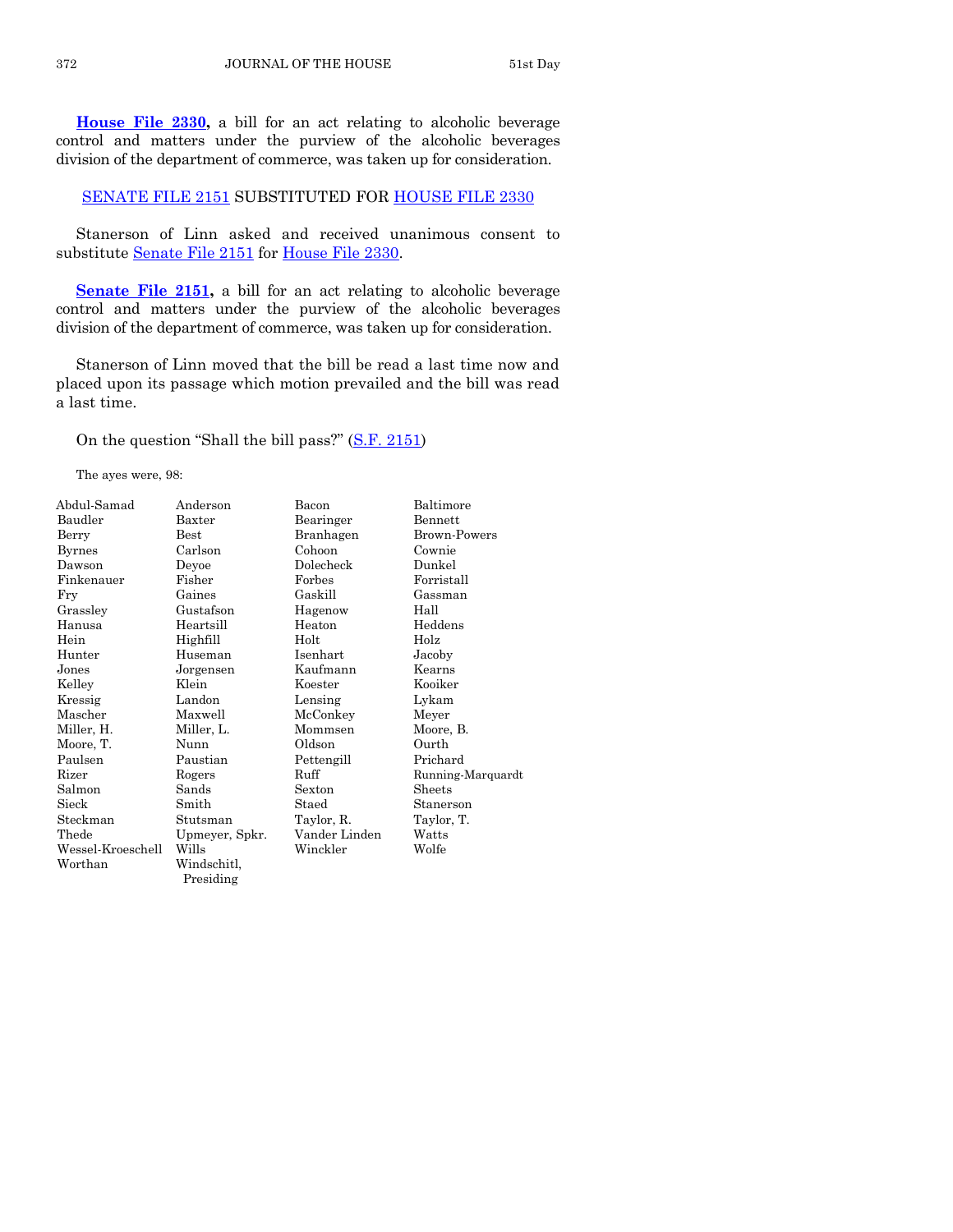Absent or not voting, 2:

Hanson Olson

The bill having received a constitutional majority was declared to have passed the House and the title was agreed to.

**[House File 2396,](http://coolice.legis.iowa.gov/Cool-ICE/default.asp?Category=billinfo&Service=Billbook&frame=1&GA=86&hbill=HF2396)** a bill for an act concerning the issuance of bonds authorized by the Iowa finance authority relating to projects and bond issuers regardless of location, was taken up for consideration.

Landon of Polk offered amendment  $H-8044$  $H-8044$  filed by him and moved its adoption.

Amendment  $H-8044$  $H-8044$  was adopted.

[SENATE FILE 2257](http://coolice.legis.iowa.gov/Cool-ICE/default.asp?Category=billinfo&Service=Billbook&frame=1&GA=86&hbill=SF2257) SUBSTITUTED FOR [HOUSE FILE 2396](http://coolice.legis.iowa.gov/Cool-ICE/default.asp?Category=billinfo&Service=Billbook&frame=1&GA=86&hbill=HF2396)

Landon of Polk asked and received unanimous consent to substitute [Senate File 2257](http://coolice.legis.iowa.gov/Cool-ICE/default.asp?Category=billinfo&Service=Billbook&frame=1&GA=86&hbill=SF2257) for [House File 2396.](http://coolice.legis.iowa.gov/Cool-ICE/default.asp?Category=billinfo&Service=Billbook&frame=1&GA=86&hbill=HF2396)

**[Senate File 2257,](http://coolice.legis.iowa.gov/Cool-ICE/default.asp?Category=billinfo&Service=Billbook&frame=1&GA=86&hbill=SF2257)** a bill for an act concerning the issuance of bonds authorized by the Iowa finance authority relating to projects and bond issuers regardless of location, was taken up for consideration.

Landon of Polk moved that the bill be read a last time now and placed upon its passage which motion prevailed and the bill was read a last time.

On the question "Shall the bill pass?" ([S.F. 2257\)](http://coolice.legis.iowa.gov/Cool-ICE/default.asp?Category=billinfo&Service=Billbook&frame=1&GA=86&hbill=SF2257)

| Abdul-Samad   | Anderson      | Bacon     | Baltimore    |
|---------------|---------------|-----------|--------------|
| Baudler       | Baxter        | Bearinger | Bennett      |
| Berry         | $_{\rm Best}$ | Branhagen | Brown-Powers |
| <b>Byrnes</b> | Carlson       | Cohoon    | Cownie       |
| Dawson        | Devoe         | Dolecheck | Dunkel       |
| Finkenauer    | Fisher        | Forbes    | Forristall   |
| Fry           | Gaines        | Gaskill   | Gassman      |
| Grassley      | Gustafson     | Hagenow   | Hall         |
| Hanusa        | Heartsill     | Heaton    | Heddens      |
| Hein          | Highfill      | Holt      | Holz         |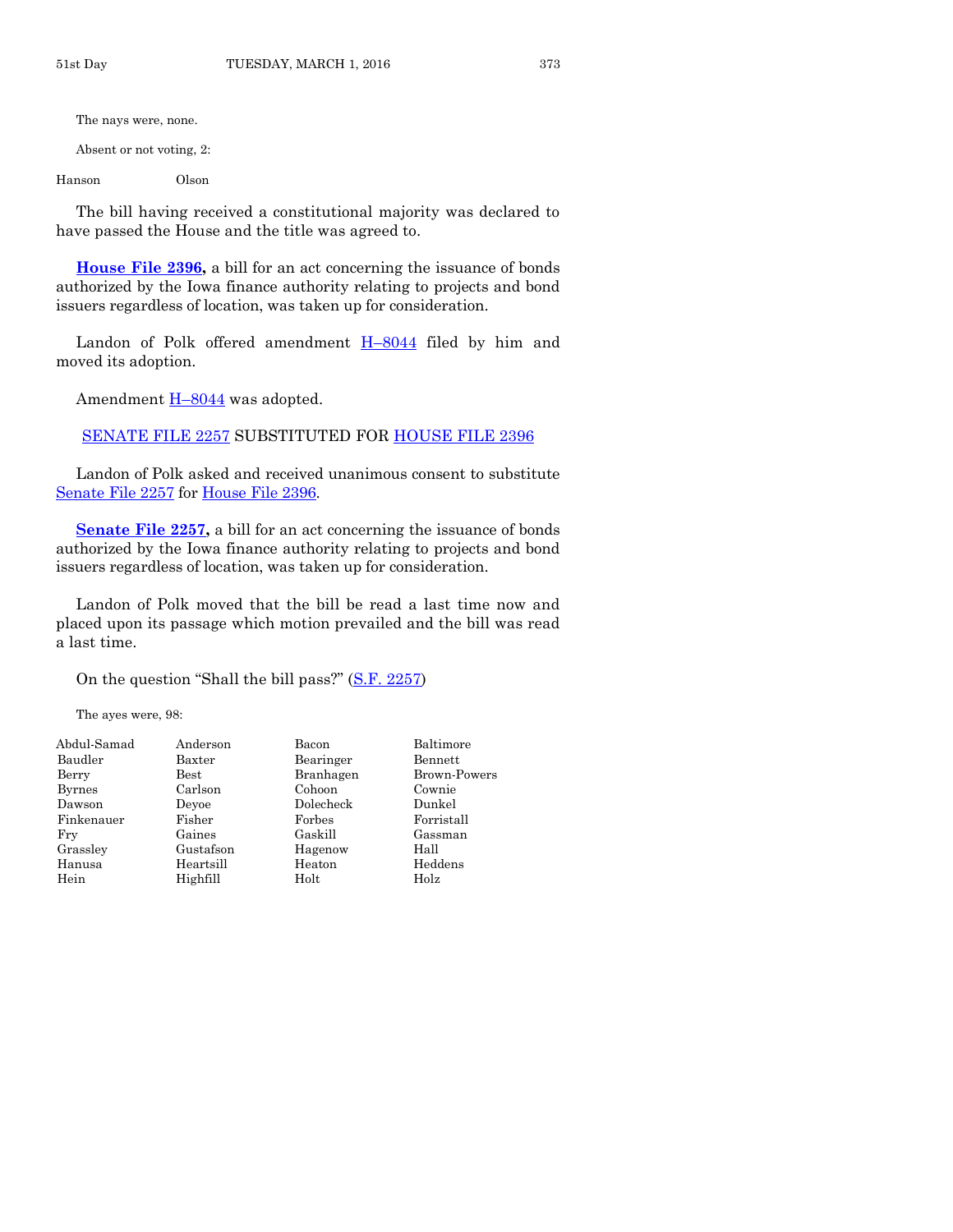| Hunter            | Huseman        | Isenhart      | Jacoby            |
|-------------------|----------------|---------------|-------------------|
| Jones             | Jorgensen      | Kaufmann      | Kearns            |
| Kelley            | Klein          | Koester       | Kooiker           |
| Kressig           | Landon         | Lensing       | Lykam             |
| Mascher           | Maxwell        | McConkey      | Meyer             |
| Miller, H.        | Miller, L.     | Mommsen       | Moore, B.         |
| Moore, T.         | Nunn           | Oldson        | Ourth             |
| Paulsen           | Paustian       | Pettengill    | Prichard          |
| Rizer             | Rogers         | Ruff          | Running-Marquardt |
| Salmon            | Sands          | Sexton        | <b>Sheets</b>     |
| Sieck             | Smith          | Staed         | Stanerson         |
| Steckman          | Stutsman       | Taylor, R.    | Taylor, T.        |
| Thede             | Upmeyer, Spkr. | Vander Linden | Watts             |
| Wessel-Kroeschell | Wills          | Winckler      | Wolfe             |
| Worthan           | Windschitl.    |               |                   |
|                   | Presiding      |               |                   |

Absent or not voting, 2:

Hanson Olson

The bill having received a constitutional majority was declared to have passed the House and the title was agreed to.

#### LEAVE OF ABSENCE

Leave of absence was granted during voting as follows:

Hanson of Jefferson Olson of Polk

### HOUSE FILES WITHDRAWN

Hagenow of Polk asked and received unanimous consent to withdraw House Files 189, 2010, 2061, 2232, 2241, 2251, 2330, 2396 and 2407 from further consideration by the House.

#### IMMEDIATE MESSAGES

Hagenow of Polk asked and received unanimous consent that the following bills be immediately messaged to the Senate: **House Files 2011, 2321, 2324, 2336, 2341, 2345, 2365, 2370, 2377, 2387, 2400, 2415** and **Senate Files 2151, 2257** and **2288.**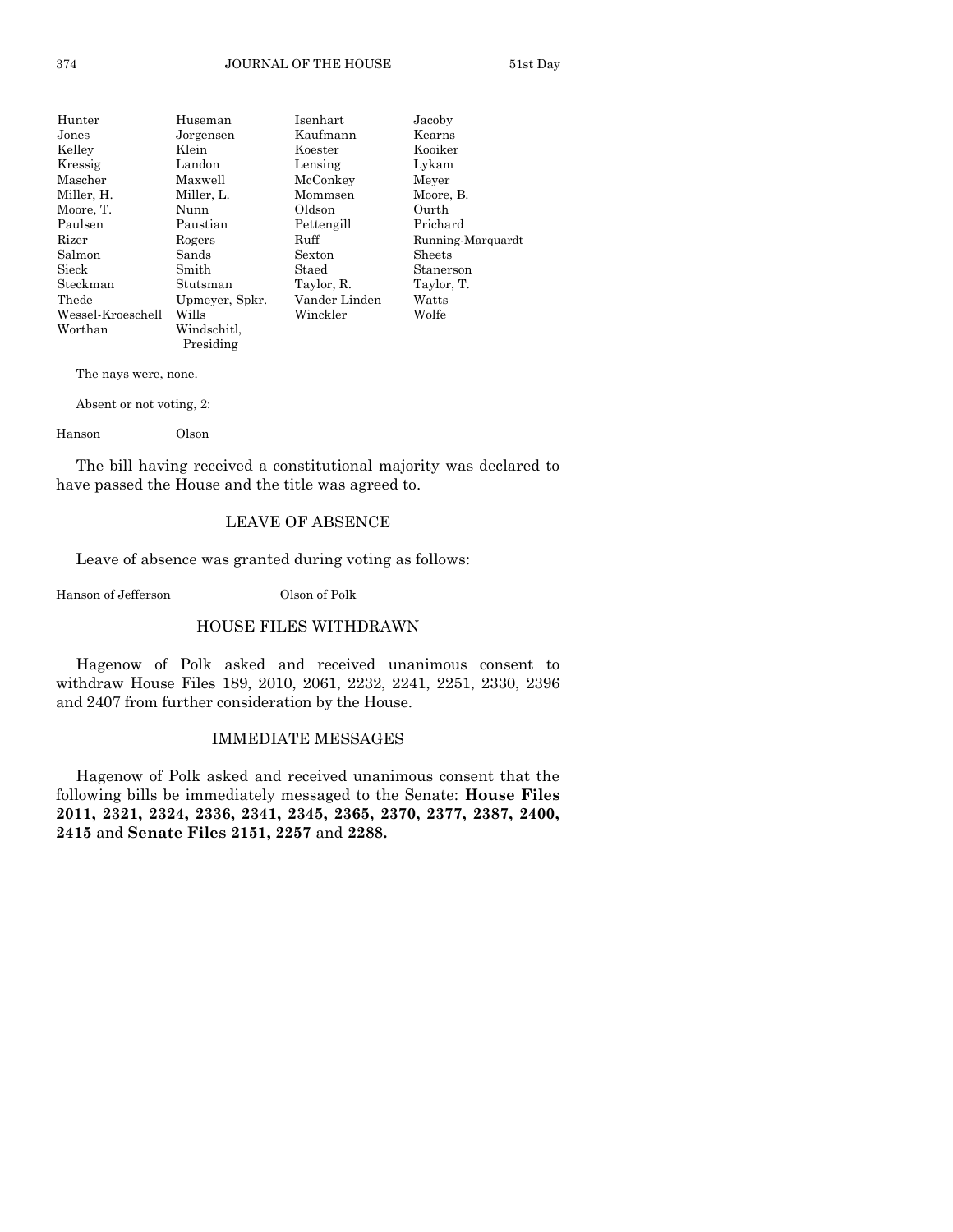#### MESSAGES FROM THE SENATE

The following messages were received from the Senate:

Madam Speaker: I am directed to inform your honorable body that the Senate has on March 1, 2016, passed the following bill in which the concurrence of the House is asked:

[Senate File 2142,](http://coolice.legis.iowa.gov/Cool-ICE/default.asp?Category=billinfo&Service=Billbook&frame=1&GA=86&hbill=SF2142) a bill for an act relating to voter registration and voting by lowering the age at which a person may register to vote and the age at which a registered voter is eligible to vote in a primary election.

Also: That the Senate has on March 1, 2016, passed the following bill in which the concurrence of the House is asked:

[Senate File 2251,](http://coolice.legis.iowa.gov/Cool-ICE/default.asp?Category=billinfo&Service=Billbook&frame=1&GA=86&hbill=SF2251) a bill for an act providing for the regulation of anhydrous ammonia and including effective date provisions.

Also: That the Senate has on March 1, 2016, passed the following bill in which the concurrence of the House is asked:

[Senate File 2255,](http://coolice.legis.iowa.gov/Cool-ICE/default.asp?Category=billinfo&Service=Billbook&frame=1&GA=86&hbill=SF2255) a bill for an act concerning department of administrative services' procedures regarding the designation of individuals as ineligible for state employment and sanctions for violations of competitive bidding procedures.

Also: That the Senate has on March 1, 2016, passed the following bill in which the concurrence of the House is asked:

[Senate File 2259,](http://coolice.legis.iowa.gov/Cool-ICE/default.asp?Category=billinfo&Service=Billbook&frame=1&GA=86&hbill=SF2259) a bill for an act concerning treatment of a person with a serious mental impairment who fails to comply with an outpatient treatment order.

Also: That the Senate has on March 1, 2016, passed the following bill in which the concurrence of the House is asked:

[Senate File 2269,](http://coolice.legis.iowa.gov/Cool-ICE/default.asp?Category=billinfo&Service=Billbook&frame=1&GA=86&hbill=SF2269) a bill for an act relating to studying community violence by the public safety advisory board.

Also: That the Senate has on March 1, 2016, passed the following bill in which the concurrence of the House is asked:

[Senate File 2273,](http://coolice.legis.iowa.gov/Cool-ICE/default.asp?Category=billinfo&Service=Billbook&frame=1&GA=86&hbill=SF2273) a bill for an act relating to licensure of home food establishments by raising the ceiling on gross annual sales for a home food establishment.

MICHAEL E. MARSHALL, Secretary

#### SUBCOMMITTEE ASSIGNMENTS

#### **[Senate File 165](http://coolice.legis.iowa.gov/Cool-ICE/default.asp?Category=billinfo&Service=Billbook&frame=1&GA=86&hbill=SF165) Reassigned**

Local Government: Carlson, Chair; Gaskill and Highfill.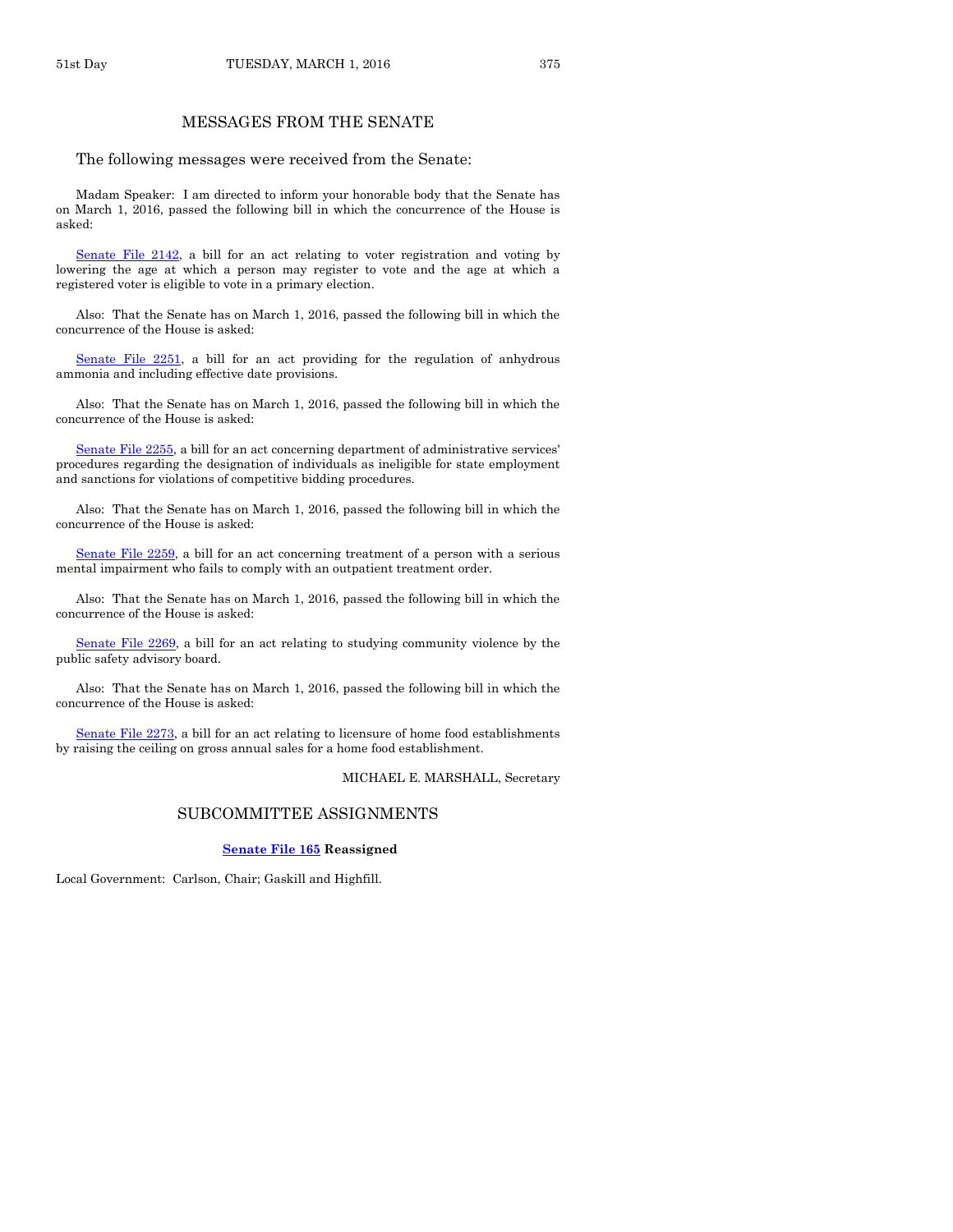#### **[Senate File 2059](http://coolice.legis.iowa.gov/Cool-ICE/default.asp?Category=billinfo&Service=Billbook&frame=1&GA=86&hbill=SF2059)**

Judiciary: Kaufmann, Chair; Branhagen and Prichard.

#### **[Senate File 2061](http://coolice.legis.iowa.gov/Cool-ICE/default.asp?Category=billinfo&Service=Billbook&frame=1&GA=86&hbill=SF2061)**

Judiciary: Gustafson, Chair; Baltimore and Oldson.

#### **[Senate File 2110](http://coolice.legis.iowa.gov/Cool-ICE/default.asp?Category=billinfo&Service=Billbook&frame=1&GA=86&hbill=SF2110)**

Public Safety: Holt, Chair; Brown-Powers and Heartsill.

#### **[Senate File 2111](http://coolice.legis.iowa.gov/Cool-ICE/default.asp?Category=billinfo&Service=Billbook&frame=1&GA=86&hbill=SF2111)**

Public Safety: Baxter, Chair; Fisher and Gaines.

#### **[Senate File 2115](http://coolice.legis.iowa.gov/Cool-ICE/default.asp?Category=billinfo&Service=Billbook&frame=1&GA=86&hbill=SF2115)**

Public Safety: Holt, Chair; Baxter and Kressig.

#### **[Senate File 2116](http://coolice.legis.iowa.gov/Cool-ICE/default.asp?Category=billinfo&Service=Billbook&frame=1&GA=86&hbill=SF2116)**

Public Safety: Klein, Chair; Abdul-Samad and Fry.

#### **[Senate File 2164](http://coolice.legis.iowa.gov/Cool-ICE/default.asp?Category=billinfo&Service=Billbook&frame=1&GA=86&hbill=SF2164)**

Judiciary: Windschitl, Chair; Baxter and Berry.

#### **[Senate File 2183](http://coolice.legis.iowa.gov/Cool-ICE/default.asp?Category=billinfo&Service=Billbook&frame=1&GA=86&hbill=SF2183)**

Judiciary: Baxter, Chair; Gustafson and Olson.

#### **[Senate File 2185](http://coolice.legis.iowa.gov/Cool-ICE/default.asp?Category=billinfo&Service=Billbook&frame=1&GA=86&hbill=SF2185)**

Public Safety: Heartsill, Chair; Holt and Wessel-Kroeschell.

#### **[Senate File 2214](http://coolice.legis.iowa.gov/Cool-ICE/default.asp?Category=billinfo&Service=Billbook&frame=1&GA=86&hbill=SF2214)**

Human Resources: L. Miller, Chair; Abdul-Samad and Forristall.

#### **[Senate File 2217](http://coolice.legis.iowa.gov/Cool-ICE/default.asp?Category=billinfo&Service=Billbook&frame=1&GA=86&hbill=SF2217)**

Judiciary: Branhagen, Chair; Anderson and Kaufmann.

#### **[Senate File 2233](http://coolice.legis.iowa.gov/Cool-ICE/default.asp?Category=billinfo&Service=Billbook&frame=1&GA=86&hbill=SF2233)**

Judiciary: Rizer, Chair; Paulsen and Wolfe.

#### **[Senate File 2234](http://coolice.legis.iowa.gov/Cool-ICE/default.asp?Category=billinfo&Service=Billbook&frame=1&GA=86&hbill=SF2234) Reassigned**

Education: Sieck, Chair; T. Moore and Staed.